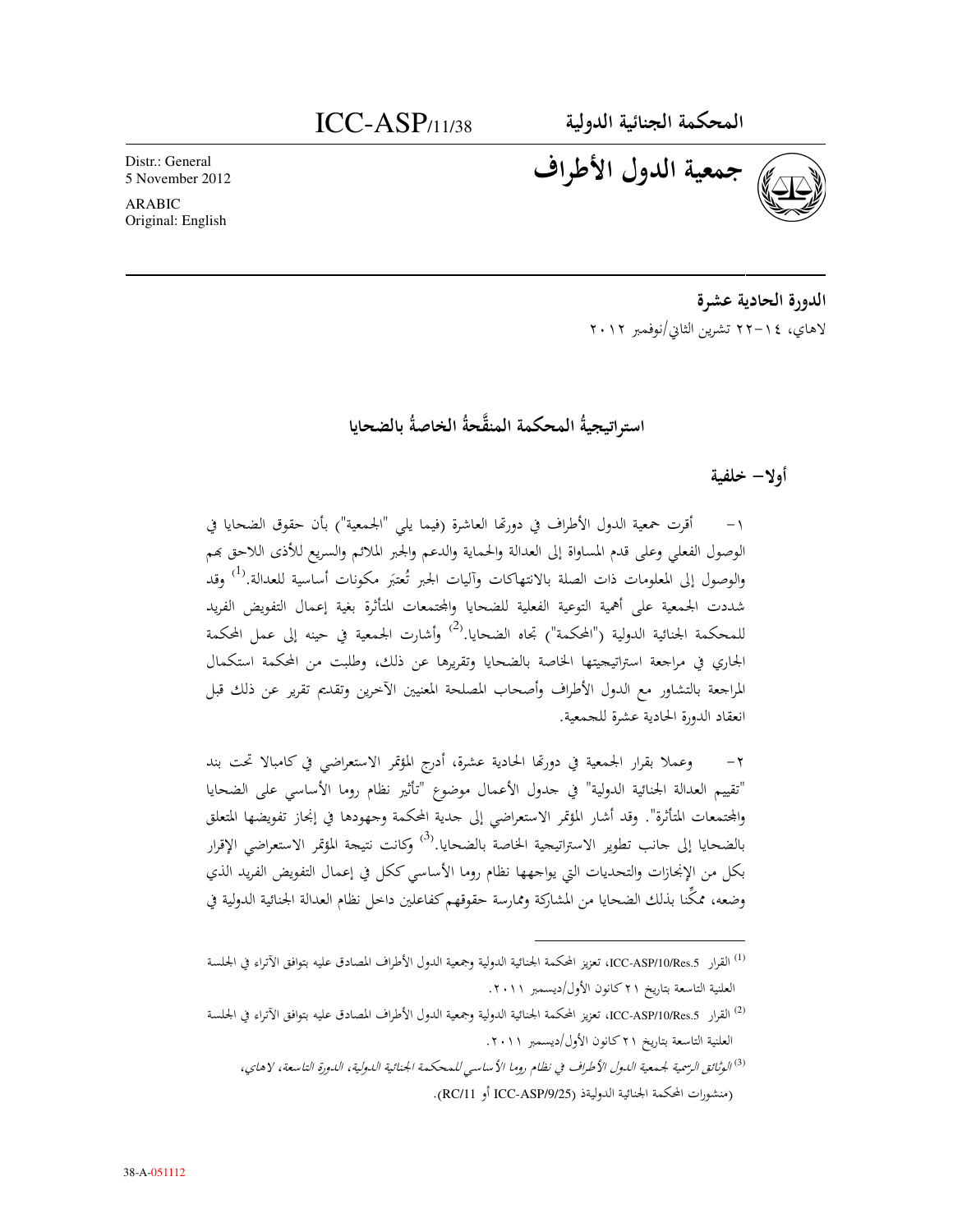إقامة محكمة دولية؛ والاعتراف بأن المحكمة الجنائية الدولية (فيما يلي "المحكمة") ليست لها وظيفة عقابية فقط بل وظيفة إصلاحية أيضا؛ وبأن الارتباط الإيجابي مع الضحايا يمكن أن يكون له تأثير كبير في الكيفية التي يَخْبِرُ بِما الضحايا العدالة ويتصورونها؛ وبأنها يمكن أن تساهم في مسار معالجتهم.

وقد طُلبٍ من المحكمة مراجعة استراتيجيتها الخاصة بالضحايا في ضوءٍ توصيات المؤتمر  $-\tau$ الاستعراضي. واستحابة لذلك أعدت المحكمة هذه الاستراتيجية المنقَّحة الخاصة بالضحايا (فيما يلي "الاستراتيجية المنقَّحة"). وتستند المراجعات إلى نتائج عملية التقييم في المؤتمر الاستعراضي وأفضل الممارسات في الميدان إلى جانب العديد من التعليقات البناءة من المنظمات غير الحكومية والمحتمع المدبي وذوي المصلحة. وتعد الاستراتيجية المنقَّحة خطوة في الحوار الجاري بين المحكمة الجنائية الدولية والدول الأطراف والفاعلين من غير الدول الذين يُعدُّون شركاء وذوي مصلحة في عمل المحكمة الخاص بالضحايا. وفي وثيقة منفصلة،<sup>(4)</sup> عنوانُّا "تقرير عن استراتيجية المحكمة المنقَّحة الخاصة بالضحايا: ماضيا، وحاضرا ومستقبلا" (التقرير المنقّح) تتحدث المحكمة عن تجربتها في تنفيذ الاستراتيجية الأصلية وتشرح انعكاسات الاستراتيجية المنقّحة.

وكما هي الحال مع الاستراتيجية الأصلية، تنبثق الاستراتيجية المنقَّحة من النظرة المشتركة لكل  $-\epsilon$ العناصر ذات الصلة في نظام المحكمة.<sup>(5</sup>) وتعكس الاستراتيجية المنقّحة طبيعة المحكمة، باعتباها مؤسسة قضائية، والمسؤوليات المختلفة للأجهزة والأقسام المتعددة التي، بدعمها و/أو مشاركتها في العملية القضائية، تشمل الكل.<sup>(6)</sup> وهي تقدم إطارا مشتركا مرنا يمكِن فيه تحقيق التنسيق والتناغم بين الأهداف الخاصة ونشاطات عناصر المحكمة التي تتعامل مع الضحايا، وفيه يراد لاستراتيجيات أجهزة المحكمة وأقسامها وصندوق الاستئماني للضحايا أن تكون ملائمة. وثمة جوانب هامة للإطار القانوني، لا سيما فيما يتعلق بالضحايا، ما تزال تنتظر البت أو التفسير القضائيين. وتحترم الاستراتيجية المنقّحة هذه العملية احتراما تاما ولا تمسّ بأي صورة من الصور بصلاحيات الدوائر، وتبقى مرنة لتجسيد الأحكام القضائية.

وتَقبل الاستراتيجية المنقحة تعريف الضحية المستخدَم في التقرير والاستراتيجية الأصليين.<sup>(7)</sup> غير  $-c$ أن التقرير المنقح يدقق الفهم السابق للضحايا حيث يقرُّ بأن لبعض المجموعات من الضحايا احتياجات خاصة، وتشمل، دون أن تقتصر على ذلك، ضحايا العنف الجنسي والأطفال وكبار السن والمعوقين

- <sup>(3)</sup> المشاركون في صياغة هذه الاستراتيحية يشملون: عناصر مكتب المدعي العام للمحكمة وقلم المحكمة وكذلك أمانة الصندوق الاستئماني للضحايا ومكتبًى المحامي العام للضحايا والمحامي العام للدفاع. وقد شاركت هيئة الرئاسة في عملية الصياغة كملاحظ.
- <sup>6)</sup> في هذا السياق، عندما يشير التقرير إلى نظام المحكمة الجنائية الدولية فإنه لا يشمل فقط القضاء وهيئة الرئاسة وقلم المحكمة ومكتب المدعى العام، بل أيضا الصندوق الاسئتماني للضحايا وأمانة جمعية الدول الأطراف وآلية الرقابة الداخلية إلى حانب ممثلي الدفاع والضحايا. وفي المقابل عندما يشير التقرير إلى نظام روما الأساسي فإنه يشير إلى كل عناصر المحكمة الجنائية الدولية المذكورة أعلاه إلى جانب جمعية الدول الأطراف وأجهزتها الفرعية والدول الأطراف. <sup>(7)</sup>الوثائق الرسمية لجمعية اللمول الأطراف في نظام روما الأساسي للمحكمة الجنائية اللمولية، اللمورة التاسعة، لاهاي، (منشورات المحكمة الجنائية الدولية ICC-ASP/9/25).

<sup>&</sup>lt;sup>(4)</sup> تم إدراج الاستراتيجية كاملة في التقرير الأوّلى للمحكمة عن الاستراتيجية المتعلقة بالضحايا، (ICC-ASP/8/45 أو RC/11). غير أن "الاستراتيجية المنقحة" وثيقة منفصلة عن هذا التقرير .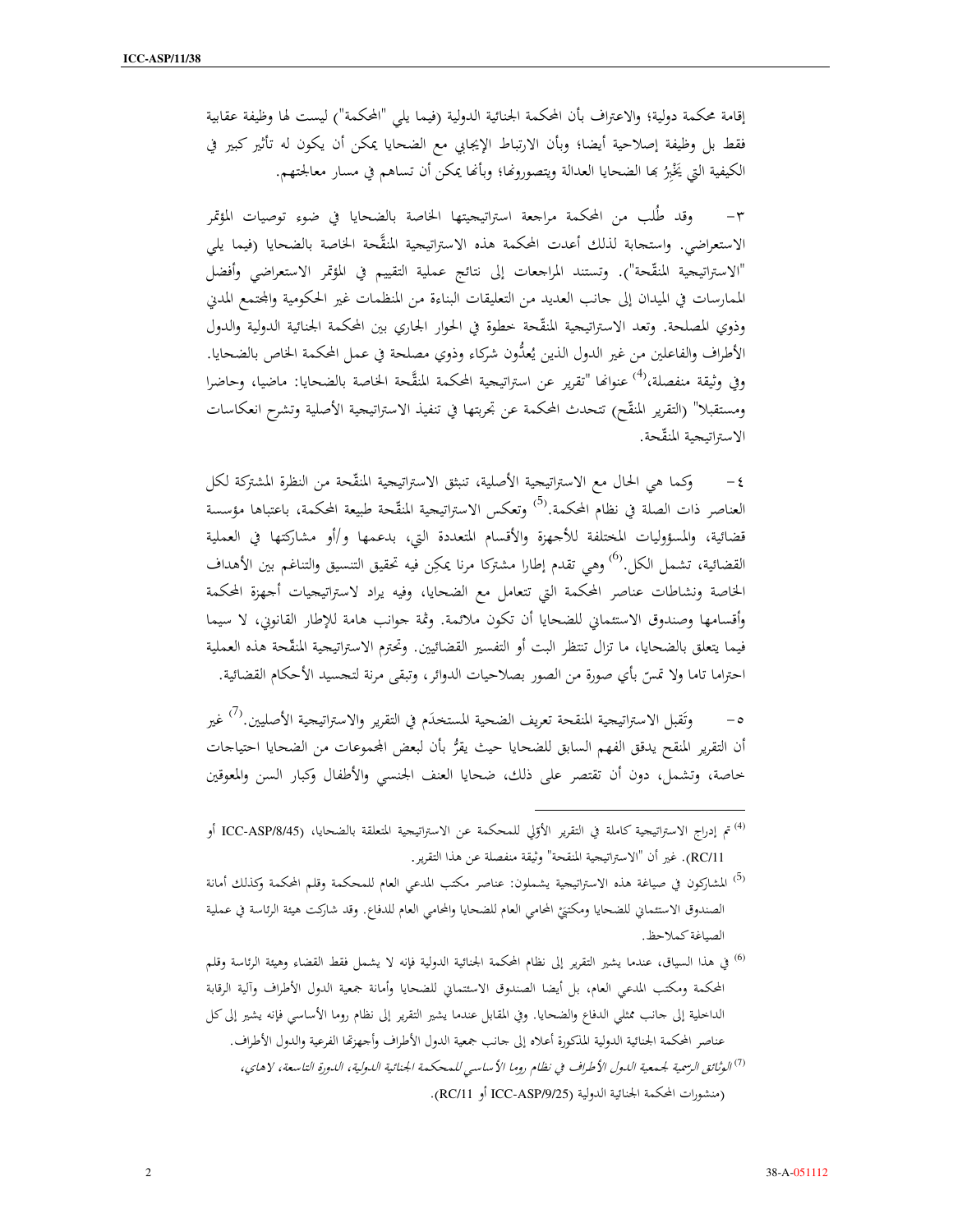والذين يعانون من صدمة عنيفة. وفي بعض الحالات، كالعمل من أجل ضمان مشاركة ملائمة وتمثيلية للنساء والفتيات، فإن المحكمة تقدر الحاجة إلى التركيز على التدخلات الاستباقية، وستعمل على ذلك.

ثانيا— الاستراتيجية المنقَّحة الخاصة بالضحابا

ألف – مقدمة

تم وضع الاستراتيجية المنقَّحة باستخدام منظور قائم على الحقوق، ومن ثم فإنه يركز على إنجاز وتحسيد حقوق الضحايا الواردة في نظام روما الأساسي وفي الإطار القانوني للمحكمة. وتم استعمال هذه المقاربة بما أنحا تعترف بكرامة الضحايا باعتبارهم بشرا، وتركز عليهم ليس باعتبارهم أصحاب حاجة يطالبون بمساعدة بل باعتبارهم أصحاب حقوق يتعين على المكلفين بالمسؤولية تجاههم أداؤها، ويتعلق الأمر في هذه الحالة بالمحكمة والصندوق الاستئماني للضحايا ونظام روما الأساسي ككل. وتسمح هذه المقاربة للمرء بالنظر إلى الأسباب الهيكلية الأساسية التي تكمن وراء الإخفاق في تحصيل حقوقه، إذا ما وقع ذلك، وعندما يقع. وأخيرا، فإن المنظور القائم على الحقوق يكرّس الضحية من جديد ويمكّنه باعتباره فاعلا حيويا في عملية العدالة بدل كونه متلقيا سلبيا للخدمات والكرم.

وبالإضافة إلى المقاربة القائمة على الحقوق كانت هناك بعض التغييرات الجوهرية في المبادئ التي  $-\vee$ تقوم عليها الاستراتيحية. فالفقرة الإضافية ١١ توضح تطلع المحكمة إلى أن يكون التفاعل بين الضحية والمحكمة إيجابيا ومفيدا يتحاوز قاعدة "لا ضرر ولا ضرار". وقد تمت مراجعة بعض عناصر الفقرتين ١٥(ب) و١٥-(هـ) وتوسيعها لإدراج مُدخَل من المؤتمر الاستعراضي وتعليقات المنظمات غير الحكومية على الاستراتيجية.

واستحابة لردود الأفعال على الاستراتيحية الأصلية تم دمج الهدفين ٢ و٣ إلى حانب الهدفين ٤  $-\lambda$ و٦. وبما أن الأهداف المدمجة كانت تشكل أوجُهًا مختلفة لحقوق متصلة لم ينطو ذلك على تغيير جوهري لمضمونُها. وفي الاستراتيجية المنقَّحة هناك حاليا أربعة أهداف تتفاعل مع مواضيع (١) التواصل و(٢) الحماية والدعم و(٣) المشاركة والتمثيل و(٤) التعويض والمساعدة. وقبل ذلك كله تم إدراج نوع الجنس باعتباره مسألة ذات أهمية تتقاطع في كل هذه الأهداف.

وسيكون التحسيد الفعلي لحقوق الضحايا وحساسية نظام المحكمة أمام متطلبات الضحايا  $-9$ عموما والمجموعات الفردية للضحايا بوجه خاص مقياسا لنحاح المحكمة في تنفيذ التفويض الفريد الذي تم التأكيد عليه في الأقسام المتعلقة بالضحية في الإطار القانوني للمحكمة.

باء– المبادئ العامة

١٠– مثلما تمت الإشارة إليه في التقرير النهائي للمنسّقين عن عملية تقييم العدالة الجنائية الدولية في المؤتمر الاستعراضي فإن مشاركة الضحايا تُمَكِّنهم وتقرُّ بمعاناتهم وتسمح لهم بالمساهمة في تدوين السحل التاريخي، حقيقة ما حدث كما هي.<sup>(8)</sup> ويلعب الضحايا دورا هاما كمشاركين نشيطين في البحث عن

<sup>&</sup>lt;sup>(8)</sup> المرفق الخامس ألف من RC/11 عن تقييم القضاء الجنائبي الدولي، *تأثير نظام روما الأساسي على الضحايا والمجتمعات*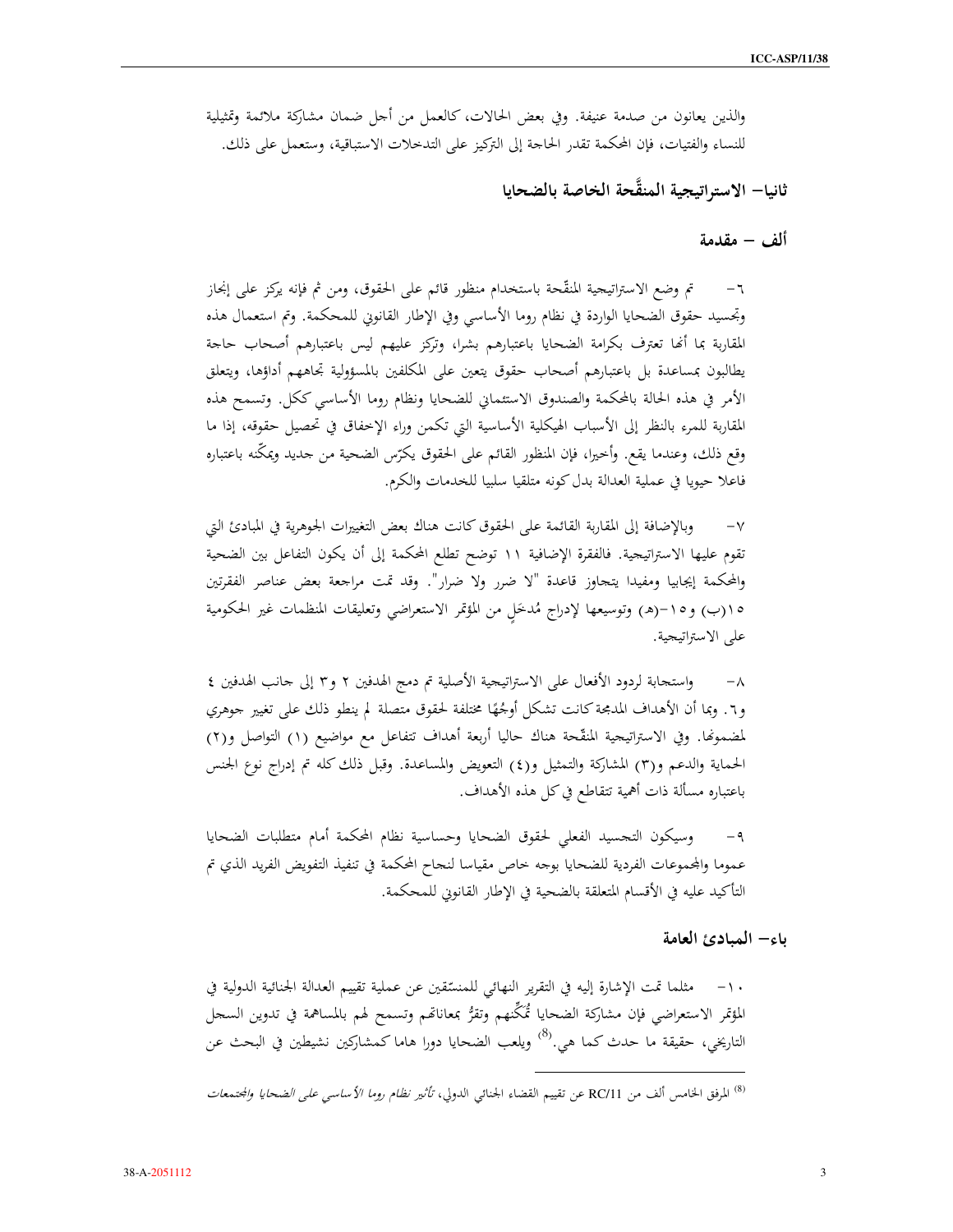العدالة، وينبغي لعملية العدالة تقديرهم حق قدرهم في هذا. وفضلاً عن ذلك فإن مشاركتهم في عملية العدالة تساهم في ردم هوة الإفلات من العقاب، وهي خطوة واحدة في مسار معالجة الأفراد والمحتمعات.

وينبغي أن يكون التفاعل بين الضحايا والمحكمة مفيدا للطرفين، تفاعلٌ تتجسد فيه حقوقهم  $-11$ ومسؤولياتهم.<sup>(9</sup>) وأساس هذه الاستراتيجية المنقّحة هو ألا يؤدي أي تصرّف من المحكمة إلى ضرر وأنه يجب إبداء الاحترام لكل فرد. وعند العمل على حماية أمن الضحايا والشهود وراحتهم البدنية والنفسية وكرامتهم وخصوصيتهم، على المحكمة أن تراعي كل العوامل ذات الصلة بما في ذلك السن ونوع الجنس والصحة وطبيعة الجرم، ولا سيما، دون أن يقتصر على ذلك، حيث ينطوي الجرم على عنف جنسي وعنف قائم على نوع الجنس أو عنف ضد الأطفال.<sup>(10</sup>)

١٢– يقوم نظام روما الأساسى على مبدإ التكامل، ويتضمن عدة عناصر تشكل المحكمة واحدا منها. ومن أجل الجبر التام لحقوق الضحايا، ولتمكينهم وتنفيذ واجب النظام في منح الضحايا علاجات ملائمة قد تشمل التعويضات، دون أن تقتصر عليها،<sup>(11</sup>) تُعد مشاركة كل عناصر نظام روما الأساسى أمرا ضروريا: المحكمة والصندوق الاستئماني للضحايا والدول الأطراف وجمعية الدول الأطراف وهيئاتها الفرعية، إلخ.

١٣- ومن ثم فإن مبدأ التكامل يعد حجر الزاوية في الاستراتيجية المنقحة. وباعتبار المحكمة محكمةَ أخر درجة وتتمتع بموارد محدودة، ولكن بنطاق مسؤولية واسع، فإنه لا يمكنها تحقيق أهدافها إلا عندما تعمل بالتعاون مع الآخرين. وهناك مجموعة واسعة من الفاعلين، بما في ذلك الدول الأطراف والسلطات المحلية والمنظمات غير الحكومية والمجتمعية، إلى جانب المنظمات الدولية، كانت وما تزال هامة في زيادة الوعي بحقوق الضحايا وتمكينهم من تحصيل حقوقهم أيضا. وحيثما كان الأمر ممكنا فإن المحكمة تسعى إلى تحديد مقاربة مشتركة والتنسيق مع الفاعلين المذكورين أعلاه.

٤ ١- وأخيرا، تقوم الدوائر المعنية بتحديد العديد من حقوق الضحايا الخاصة أثناء الإجراءات والمداولات بتفصيل ملموس. ولا يمكن لهذه الاستراتيجية انتهاك استقلالية القضاء أو تَوقّع أحكام الدوائر، ولا ترمى إلى ذلك. وما زالت حقوق الضحايا تتطور باستمرار وسيكون على هذه الاستراتيجية أن تتكيف استحابة لذلك. وسينطوي جزء من هذا التطور على المحافظة على التوازن بين حقوق الضحايا وبين حقوق المتهمين إلى جانب الحق في محاكمة عادلة وفعالة وسريعة ونزيهة.

المتأثرة"،التقرير الختامي للمنسقين (الشيلي وفنلندا) (صدر سابقا بعنوان ICC-ASP/9/25)

<sup>(9)</sup> أُرفقت بمذه الاستراتيجية المنقَّحة حقوقُ الضحايا وواجبات الدول الأطراف بمقتضى نظام المحكمة الجنائية الدولية.

<sup>(11)</sup> راجع المبادئ الأساسية والتوجيهات المتعلقة بالحق في الجبر والتعويض لضحايا الانتهاكات الكبيرة للقانون الدولي الإنساني والانتهاكات الجسيمة للقانون الدولي في قرار الجمعية العامة GA Res. 60/147 المؤرخ في ١٦ كانون الأول/ديسمبر ٢٠٠٥ (المشار إليه فيما يلي بمبادئ الأمم المتحدة الأساسية).

<sup>&</sup>lt;sup>(10)</sup> المواد ٤٣، ٥٤ (١) (ب) و٥٧ (٣) (ج) و٦٨ من نظام روما الأساسي، والقواعد ١٨(د) و٧ و٨٨ من القواعد الإجرائية وقواعد الإثبات.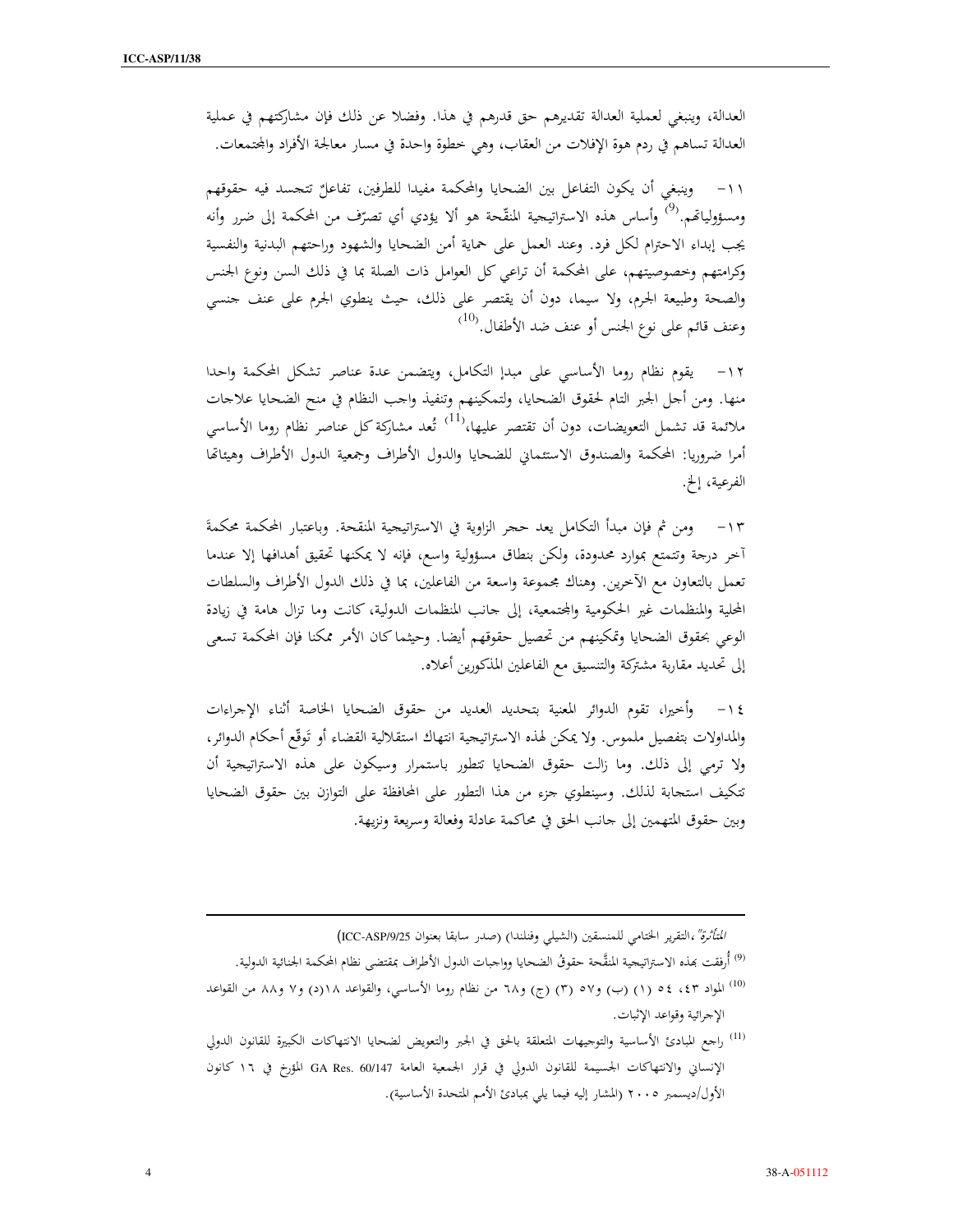المبادئ العامة التي تقوم عليها الاستراتيجية المنقَّحة هي:<sup>(12)</sup>  $-10$ 

الإقرار بأهمية الضحية وأهمية مشاركة الضحايا في المحاكمات وحقهم في أن تأخذ  $\dot{(\mathfrak{h})}$ المحكمة ونشاطاتها حاجاتهم ومصالحهم الخاصة في الحسبان؛

الالتزام بتجسيد حقوق الضحايا في المعلومات المتعلقة بالمحكمة ونشاطاتها ب) وعملياتها. والمحكمة ملزمة بتلبية حاجة الضحايا إلى فهم هذه المعلومات: تكييفها مع الثقافات والظروف المختلفة للمحتمعات المتأثرة، إلى حانب إدراك مختلف المواقف تجاه المحكمة والجرائم المزعومة والعدالة في المحتمعات المتأثرة؛

الإقرار بأنه طبقا لنظام روما الأساسي والوسائل القانونية الأخرى للمحكمة للضحايا  $(\bar{z})$ الحق في أن يقدموا طلبا للمحكمة للاعتراف وليكون لهم صوت والمشاركة في كل مراحل الإجراءات ابتداء من مرحلة الفحص التمهيدي، مع مراعاة حقوق المتهمين وإجراء محاكمة عادلة ونزيهة، ولهم الحق في السعى للحصول على تعويضات في حالة الإدانة؛

الالتزام بضمان قدرة الضحايا على تحصيل حقهم في الوصول على قدم المساواة  $\zeta$ والفعلى إلى المحكمة بما في ذلك التمثيل الفعلى لمصالحهم من مستشار مؤهل؛

التزام المحكمة بأداء واجبها تحاه الضحايا بتوفير أمنهم وراحتهم البدنية والنفسية  $\mathcal{L}$ وكرامتهم وخصوصيتهم بما يتماشى ونظام روما الأساسى والوسائل القانونية الأخرى لدى المحكمة والأحكام ذات الصلة من الدوائر ؛

> الالتزام بالشفافية والوضوح في مباشرة علاقات مع أطراف ثالثة؛ و  $(9)$

الالتزام بالعمل كمحفِّز لتحسين تحسيد حقوق ضحايا جرائم الإبادة والجرائم ضد ى) الإنسانية وجرائم الحرب في كل العالم، على المستويين الدولي والداخلي.

يُعد تحصيل هذه الحقوق في قلب استراتيجية المحكمة المنقَّحة الخاصة بالضحايا. وبغرض تحقيقها  $-17$ قامت المحكمة بتنظيمها في أربعة أهداف رئيسية للسياسة. <sup>(13</sup> ويشار إلى هذه الأهداف في جزء منها على أنَّما تطلعات. وبينما لا يمكن دائما بلوغ هذه الأهداف الطموحة بالنظر إلى واقع الميدان ومحدودية الموارد إلخ، فإن المحكمة تسعى بصورة متواصلة لبذل أقصى جهدها وتبقى ملتزمة بتحقيق أفضل نتيجة ممكنة في الحدود التي تفرضها الموارد الموجودة والبيئة التي تعمل فيها.

١٧− ويُعد نوع الجنس مسألة شاملة وتؤثر تأثيراكبيرا في الضحايا وفي عمل نظام المحكمة مع الضحايا والمحتمعات المتأثرة. ويحق للضحايا، كما ورد في الإطار القانوني للمحكمة<sup>(14)</sup> أن يؤخذ نوع الجنس وتأثيره

<sup>(13)</sup> هذه الأهداف تم اختصارها عدديا في المحالات التي جعلت فيها العناصر الجوهرية للأهداف ذلك ممكنا.

<sup>&</sup>lt;sup>(12)</sup> تفترض تلك المبادئ المبدأ الأساسي الذي مفاده أن حقوق الضحايا سيتم تحقيقها بصورة تتماشى والمحاكمة العادلة والنزيهة وحقوق المتهمين في الإجراءات.

<sup>(14)</sup> المادتان ٤٣ الفقرة ٦ و٦٨ الفقرة ١ من نظام روما الأساسي، والقواعد ١٦ الفقرة ١ (د) و١٧ الفقرة ٢ (ب-٤)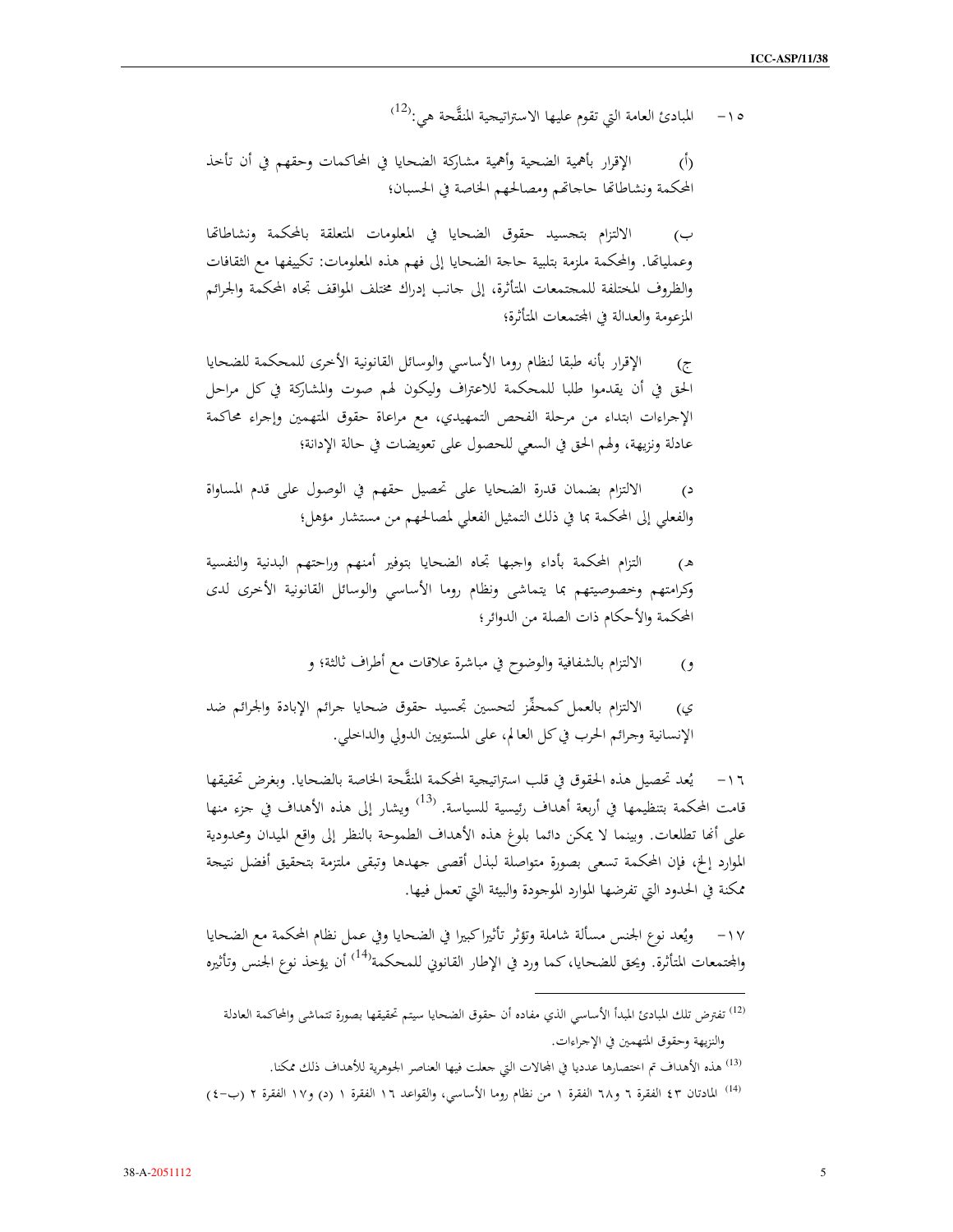بعين الاعتبار في بعض الظروف. وعملا بالإطار القانوني لنظام للمحكمة فإنه سيواصل بذل قصارى جهده للتفاعل مع الضحايا والمجتمعات المتأثرة مع إدراكٍ لنوع الجنس، إلى جانب تطوير وتنفيذ برنامجه وعمله المتعلق بالضحايا بإدراج الاعتبارات المتعلقة بنوع الجنس.

> الأهداف الاستراتيجية جيم-

الهدف الأول: التواصل  $\cdot$ 

١٨- ضمان أن يتلقى ضحايا الحالات الموجودة قيد الفحص<sup>(15)</sup> أو ضحايا حالة أو قضية قيد التحقيق أو المحاكمة أو الاستئناف أو التي يجري البت في تعويضات بشأنها إفاداتٍ واضحةً عن المحكمة وتفويضها ونشاطاتها إلى جانب حقهم كضحايا فيما يتعلق بعناصر نظام المحكمة وفي كل خطوات العملية  $^{(16)}$ .القضائية

> الهدف الثاني: الحماية والدعم  $\mathbf{r}$

١٩- تقديم الحماية والدعم والمساعدة للضحايا المتفاعلين مع المحكمة من قبيل ضمان أمنهم وسلامتهم النفسية والبدنية وراحتهم، وضمان احترام كرامتهم وخصوصيتهم، والحيلولة دون تعرضهم لمزيد من الضرر نتيجة تفاعلهم مع المحكمة.<sup>(17)</sup>

٣. الهدف الثالث: المشاركة والتمثيل

٢٠– ضمان قدرة الضحايا على الممارسة التامة لحقهم في المشاركة الفعلية في إجراءات المحكمة مع تمثيل قانوني فعلى على نحو يتماشى وحقوقهم ومصالحهم الشخصية إلى جانب حقوق المتهمين في محاكة عادلة وسريعة ونزيهة.<sup>(18)</sup>

<sup>(15)</sup> في هذه المرحلة من العملية، يعد مكتب المدعى العام الفاعل الرئيس في التواصل مع الضحايا ويبادر، حسبما يراه مناسبا. وقد يكون للأجزاء الأخرى من نظام المحكمة رد فعل، حسب الاقتضاء، على الطلبات خلال مرحلة الفحص التمهيدي دون إخلال بأية أحكام للمحكمة أو أوامرها ذات الصلة.

(16) الفاعدة ٩٢ من القواعد الإجرائية وقواعد الإثبات.

<sup>(17)</sup> المادة ٦٨ الفقرة ١ من نظام روما الأساسى، والقاعدتان ٨٧ و٨٨ من القواعد الإجرائية وقواعد الإثبات. (18) المادة ٦٨ الفقرة ٣ من نظام روما الأساسي، والقاعدتان ٨٩ و٩٩ من القواعد الإجرائية وقواعد الإثبات.

و١٧ الفقرة ٢ (ب–٣) و١٨ (د) و١٩ (هـ) من القواعد الإجرائية وقواعد الإثبات. راجع أيضا قائمة مفصلة مرفقة بالاستراتيجية المنقحة تتعلق بحقوق الضحايا وواجبات الدول الأطراف بموجب نظام المحكمة .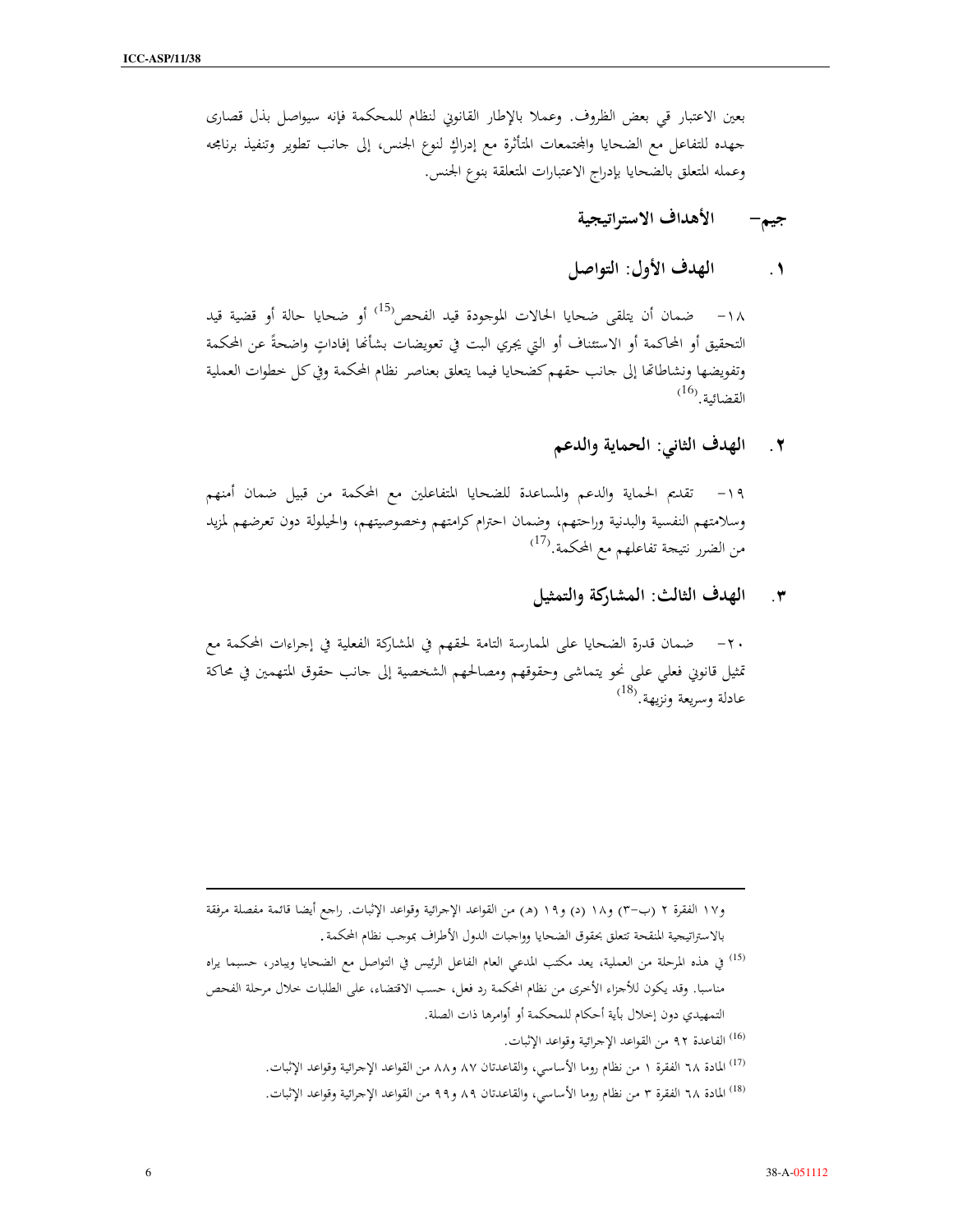## الهدف الرابع: التعويض والمساعدة  $\cdot$  .  $\epsilon$

ضمان قدرة الضحايا على ممارسمة حقهم في ما يتعلق بالتعويض تماشيا مع نظام روما الأساسي  $-\tau$ ) والإطار القانوني لنظام المحكمة والاستفادة من المساعدة.<sup>(19</sup>)

دال– المراقبة والتقييم

٢٢– خلال السنتين الأوليين سيقوم فريق العمل المعنى بالضحايا المتكوّن من أجهزة المحكمة بمراقبة تنفيذ الإستراتيجية المنقَّحة في اجتماعات نصف سنويةٍ لتقديرٍ مستوى التنفيذ وتحديد العوائق والمراجعات المطلوبة للتمكين لقدر أكبر من الفعالية والكفاءة في تنفيذ الاستراتيجية المنقَّحة. كما سيُجري فريق العمل مشارواتٍ دوريةً مع مختلف أصحاب المصلحة من ذوي الاطلاع، من داخل نظام المحكمة ومن خارجه. وسيتلقى فريق العمل ويتبادل توصيات ويعزز تبادل التحارب والمعلومات مع أعضاء آخرين في نظام المحكمة.

٢٣– وسيتم إجراء مراجعة مفصلة ثمانيةَ عشر شهرًا بعد اعتماد الاستراتيجية المنقحة، وستهدف إلى تقييم تنفيذها وفعاليتها الشاملة على مستويى السياسة والممارسة معا. وتقوم المحكمة بإشراك جهةِ تقييم مستقلة وغير منحازة، سواء من مصدر خارجي أو مكتب داخلي قادر، لإجراء عملية تقييم شاملة مع تركيز أساسى على نتائج الاستراتيحية. وسيتم تحيين الاستراتيجية وإدراج تدابير ملائمة استنادا إلى نتيحة ذلك التقييم واقتراحاته. وستقدِّم المحكمةُ للدول تقريرا كاملا عن تقدُّمها عند نحاية كل تقييم تفصيلي أو كل سنتين، أيهما أقصر .

<sup>&</sup>lt;sup>(19)</sup> التعويضات حق للضحايا بمقتضى الفقرة الأولى من المادة ٧٥ من نظام روِما الأساسى. أما المساعدة فليست حقا للضحايا، وهي تستند إلى القاعدة ٩٥ الفقرة ٥ من القواعد الإجرائية وقواعد الإثبات، ويتم تنفيذها طبقًا للمادة ٤٨ وتعتبر التفويض الثاني للصندوق الاستئماني للضحايا. ويتم دعم وظيفتهما العامة في المساعدة بالمساهمات الطوعية من مانحين تُستخدم لصالح ضحايا الجرائم التي تدخل في اختصاص المحكمة ولعائلاتهم.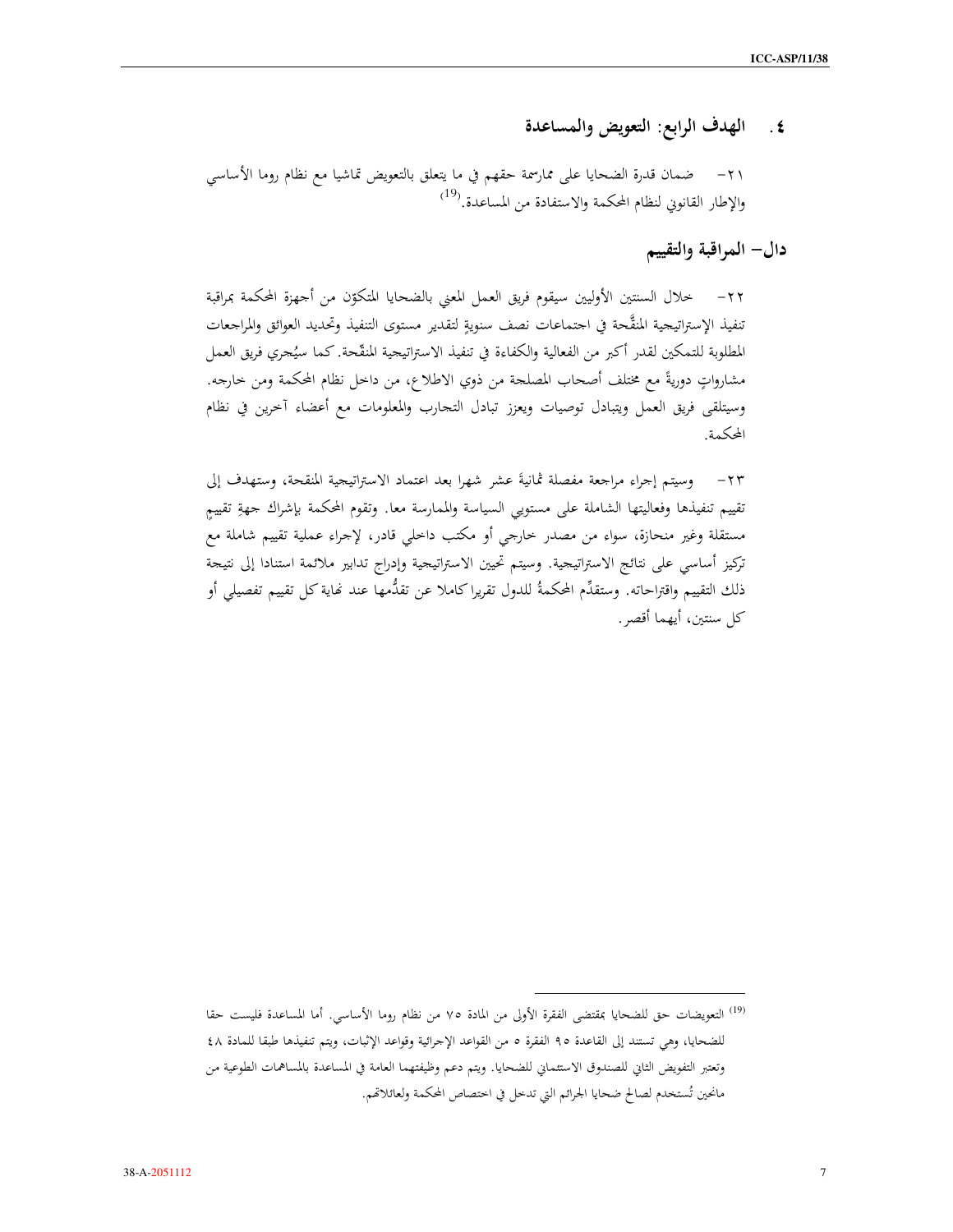## حقوق الضحايا وصلاحياتهم في الإجراءات أمام المحكمة الجنائية الدولية

١. يقدم هذا المرفق تعدادا لحقوق الضحايا فيما يتعلق بمراحل الإجراءات المختلفة. ووفقا للفقرة ٣ من المادة ٦٨ من نظام روما الأساسي فإن بعض هذا الحقوق قد يمارس مباشرة أو من خلال ممثليهم القانونيين. ويحدد هذا المرفق حقوق الضحايا والصلاحيات الأخرى أيضا –يشار إليها "بالإمكانيات"– التي يملكها الضحايا ويمكن ممارستها. وعلى سبيل المثال، في الوقت الذي لا يتضمن فيه النظام الأساسي حقوق الضحايا بذاتَّما أنشأت المادة ٧٩ الصندوق الاستئماني للضحايا "لصالح المجنى عليهم في الجرائم التي تدخل في اختصاص المحكمة." وتم تصنيف حقوق الضحايا وإمكانياتهم الواردة أدناه حسب مراحل الإجراءات: (ألف) كل مراحل الإجراءات (باء) الحالة والمرحلة التمهيدية (جيم) إقرار التهم (دال) المحاكمة (هاء) إصدار قرارارت الدائرة الابتدائية (واو) التعويض (ي) مراحل الاستئناف (زاي) إصدار الحكم.

٢. وتنبثق هذه الحقوق والإمكانيات من مصادر قانونية متعددة طبقا للمادة ٢١ (١) من النظام الأساسي. أولا، تنبثق حقوق الضحايا من النظام الأساسي ومن أركان الجريمة والقواعد الإجرائية وقواعد الإثبات والنظام الداخلي للمحكمة والنظام الداخلي للصندوق الاستئماني للضحايا. وتُستخلص حقوقُ الضحايا أيضا، حسب الاقتضاء، من المعاهدات واجبة التطبيق ومبادئ القانون الدولي وقواعده، بما في ذلك مبادئ القانون الدولي للنزاعات المسلحة. ويمكن تطبيق حقوق الضحايا أيضا من المبادئ العامة للقانون التي تستمدُّها المحكمة من القوانين الوطنية للنظم القانونية في العالم، بما في ذلك، حسبما يكون مناسبا، القوانين الوطنية التي تمارس ولايتها على الجريمة عادة، شريطة ألا تتعارض هذه المبادئ مع نظام روما الأساسي ولا مع القانون الدولي ولا مع القواعد والمعايير المعترف دوليا. ووفق المادة ٢١ (٣) فإن حقوق الضحايا يمكن تطبيقها أيضا من حقوق الإنسان المعترف بما دوليا.

٣. ﴿ وَبَحْدِرِ الإِشارةِ إِلَى أَنِ الحقوقِ والإِمكانياتِ الواردةِ في هذا المرفقِ ليستِ مطلقة بل تخضع للتحديد على أساس ظروف الحالة. فعلى سبيل المثال، تنص المادة ٣٨ (٣) من نظام روما الأساسي على أن حقوق الضحايا في المشاركة، حيثما تأثرت مصالحهم الشخصية، يمكن ممارستها على نحو لا يمس أو يتعارض مع حقوق المتهمين ومقتضيات إجراء محاكمة عادلة ونزيهة. وبالإضافة إلى ذلك، فإن العديد من الحقوق والإمكانيات التي يملكها الضحايا تقوم حاليا الدوائر المعنية بتفسيرها أثناء الإجراءات أمام المحكمة. وعلى سبيل المثال فإن حقوق الضحايا المتعلقة بإجراءات التعويضات وفقا للمادة ٧٥ من نظام روما الأساسي يجري تناولها حاليا في قضية "لوبانغا". وتعداد الحقوق والإمكانيات في هذا المرفق لا يقصد منه المساس باستقلالية القضاء ولا تَوقّع أحكام الدوائر. وبما أن حقوق الضحايا وإمكانياتهم تتطور فإنه سيتم تكييف هذا المرفق كلما اقتضى الأمر ذلك.

يقوم نظام روما الأساسي على مبدأ التكامل، وبَعذه الصفة فإنه يُعد أيضا حجر الزاوية في  $\cdot$  ٤ الاستراتيجية المنقحة. وباعتبار المحكمة محكمةَ آخر درجة وتتمتع بموارد محدودة، ولكن بنطاق مسؤولية واسع، فإنه لا يمكنها تحقيق أهدافها إلا عندما تعمل بالتعاون مع الآخرين. وهناك مجموعة واسعة من الفاعلين، بما في ذلك الدول الأطراف والسلطات المحلية والمنظمات غير الحكومية والمجتمعية إلى جانب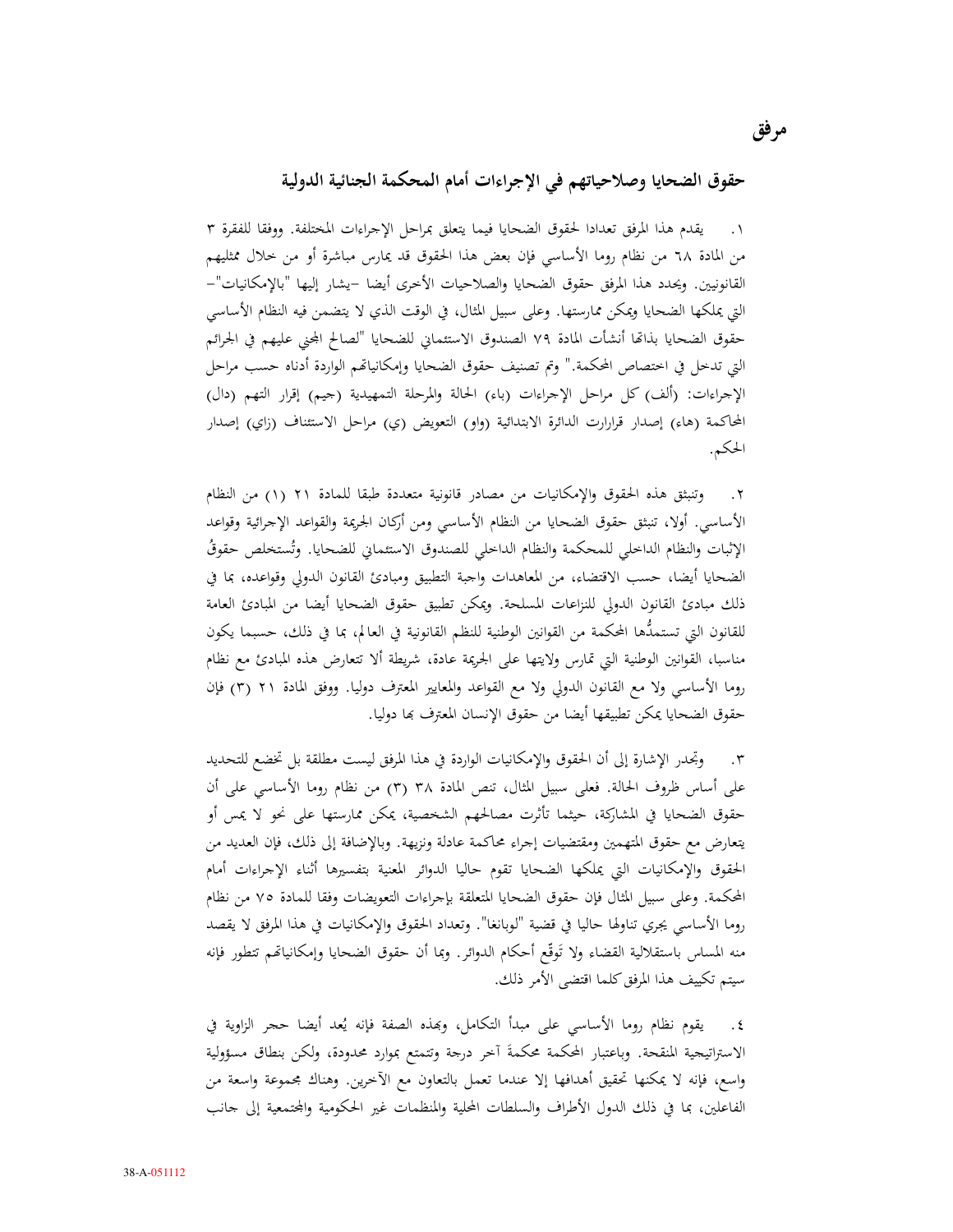المنظمات الدولية، كانت وما تزال هامة في زيادة الوعي بحقوق الضحايا إلى جانب تمكينهم من تحصيل حقوقهم. والجدول الأخير في المرفق (١) يعدد واجبات الدول الأطراف تجاه الضحايا. وتُستخلص هذه الواجبات من نص نظام روما الأساسي والقواعد الإجرائية وقواعد الإثبات. وحتى يكون لهذه الحقوق معنى في الممارسة فإن على كل الدول الأطراف تنفيذ بعض الواجبات الإضافية. وبالتالي فإن وجود مزيد من الواجبات على عاتق الدول يُستمد من تفسير هذه الحقوق. وعلى العموم فقد تم إعداد هذا المرفق لمساعدة كل من يقع عليه التزام في نظام روما الأساسي لفهم واجباتهم تجاه الضحايا وأدائها.

| الحق أو الإمكانية                                                                                                                                                                                                                                                                                                                        | المصدر                                                           |
|------------------------------------------------------------------------------------------------------------------------------------------------------------------------------------------------------------------------------------------------------------------------------------------------------------------------------------------|------------------------------------------------------------------|
|                                                                                                                                                                                                                                                                                                                                          | ألف – حقوق الضحايا وصلاحياتهم في كل مراحل الإجراءات              |
| الحق في حماية أمنهم وراحتهم البدنية والنفسية وكرامتهم وخصوصيتهم.                                                                                                                                                                                                                                                                         | المادة ٦٨(١) من النظام الأساسي                                   |
| حق عام لجميع الضحايا والشهود، وعلى وجه الخصوص الأطفال والمسنين والمعوقين<br>وضحايا العنف الجنسي أو العنف القائم على نوع من الجنس، في أن تُراعِي الدائرة<br>احتياجاتهم عند إصدار أي توجيه أو أمر، كما تراعيها أجهزة المحكمة الأخرى عند أداء<br>وظائفها بموجب النظام الأساسي أو القواعد.                                                   | القاعدة ٨٦ من القواعد الإجرائية                                  |
| الحق في أن يبلّغهم مسحّل المحكمة بحقوقهم بموجب النظام الأساسي والقواعد الإجرائية<br>وقواعد الإثبات وبوجود وحدة الضحايا والشهود ومهامها وإمكانية الوصول إليها.                                                                                                                                                                            | القاعدة ١٦(٢) (أ) من القواعد الإجرائية                           |
| الحق في أن يبلّغهم مسجّل المحكمة في الوقت المناسب بقرارات المحكمة ذات الصلة<br>وبالقرارات الأساسية الأخرى التي قد يكون لها تأثير على مصالحهم مع مراعاة الأحكام<br>المتعلقة بالسرية.                                                                                                                                                      | القاعدة ٦ (٢) (ب) من القواعد الإجرائية                           |
| الحق في حرية اختيار ممثلهم القانوني.                                                                                                                                                                                                                                                                                                     | القاعدة ٩٠(١) من القواعد الإجرائية                               |
| الحق في المساعدة من مسحّل المحكمة للحصول على المشورة القانونية وتنظيم تمثيلهم<br>القانوني، وتقديم الدعم والمساعدة والمعلومات الكافية إلى ممثليهم القانونيين، بما في ذلك<br>التسهيلات، بحسب الاقتضاء، لكي يؤدوا واجبهم مباشرة، بغرض حماية حقوقهم خلال<br>جميع مراحل الإجراءات وفقا للقواعد ٨٩ إلى ٩١ من القواعد الإجرائية وقواعد الإثبات. | القاعدة ١٦(١)(ب) من القواعد الإجرائية                            |
| الحق في الحصول على الدعم والمساعدة من مكتب المحامي العام للضحايا.                                                                                                                                                                                                                                                                        | القاعدة ٨١ من النظام الداخلي للمحكمة                             |
| الحق في أن يتخذ قلم المحكمة والدائرة المعنية كل ما هو معقول من إجراءات لكفالة أن<br>يتحقق في اختيار الممثلين القانونيين المشتركين تمثيلُ المصالح المميزة للضحايا، لا سيما على<br>النحو المنصوص عليه في الفقرة ١ من المادة ٦٨ من النظام الأساسي وتفادي أي تضارب<br>في المصالح.                                                            | القاعدة ٩٠(٤) من القواعد الإحرائية                               |
| الحق في أن يقوم المسحّل بإخطارهم أو إشعارهم.                                                                                                                                                                                                                                                                                             | القاعدة ١٦(١)(أ) من القواعد الإجرائية                            |
| الحق في قيام المسحل بمساعدتمم على المشاركة في مختلف مراحل الإحراءات وفقا للقواعد<br>٨٩ إلى ٩١ من القواعد الإجرائية وقواعد الإثبات.                                                                                                                                                                                                       | القاعدة ١٦ (١)(ج) من القواعد الإجرائية                           |
| الحق في قيام المسحّل باتخاذ تدابير يراعي فيها نوع الجنس لتيسير مشاركتهم في جميع مراحل<br>الإجراءات.                                                                                                                                                                                                                                      | القاعدة ١ (١)(د) من القواعد الإجرائية                            |
| الحق في أن يطلبوا من الدائرة المعنية الأمر باتخاذ تدابير وقائية لحمايتهم.                                                                                                                                                                                                                                                                | المادة ٦٨ من النظام الأساسي والقاعدة ١٨٧(١) من القواعد الإجرائية |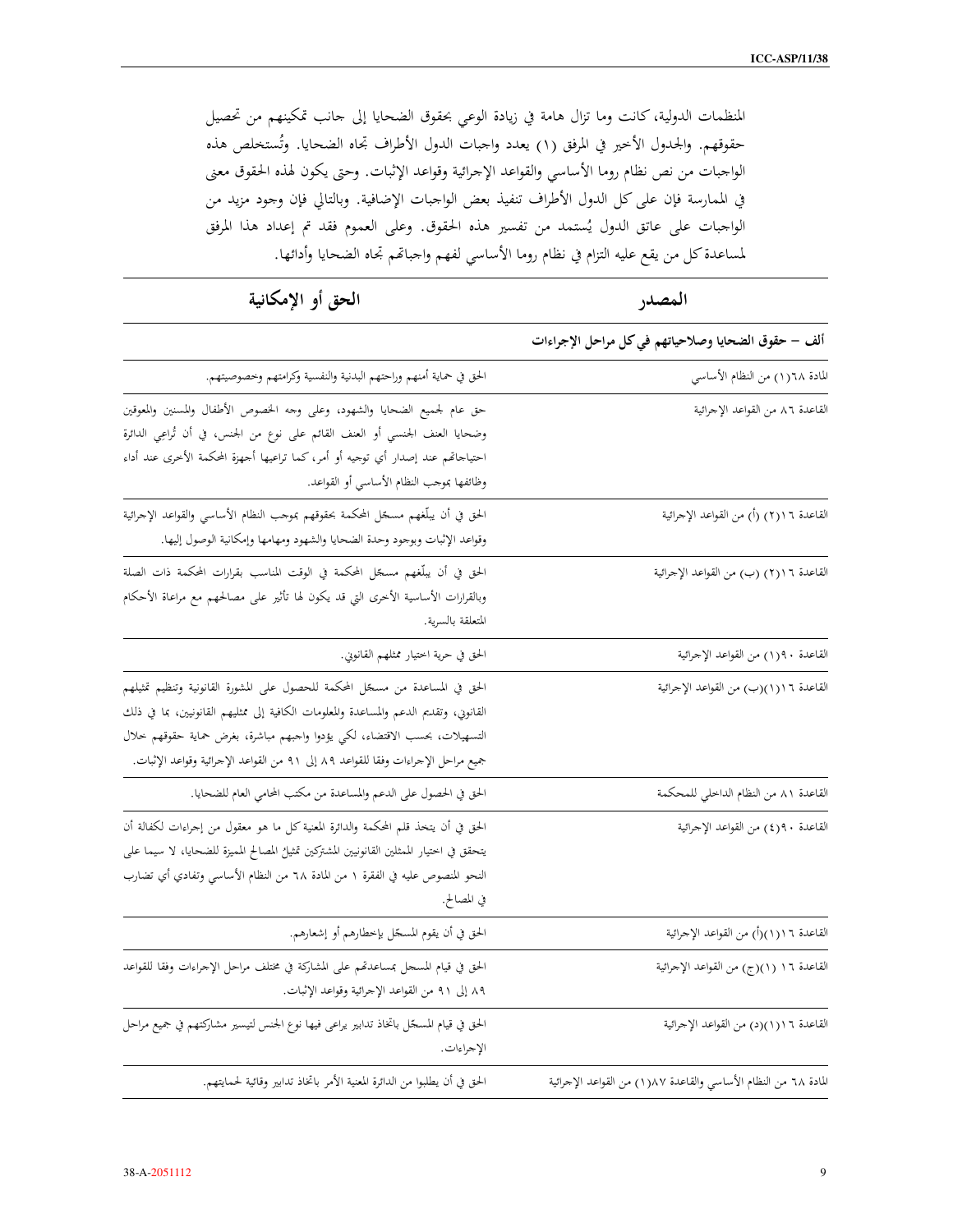| الحق أو الإمكانية                                                                                                                                                                                                                                                          | المصدر                                                                 |
|----------------------------------------------------------------------------------------------------------------------------------------------------------------------------------------------------------------------------------------------------------------------------|------------------------------------------------------------------------|
| الحق في أن يطلبوا من الدائرة المعنية الأمر باتخاذ تدابير حاصة لحمايتهم وتيسير شهادتهم.                                                                                                                                                                                     | المادة ٦٨ من النظام الأساسي والقاعدة ١٨٨(١) من القواعد                 |
| الحق في أن يتلقوا من وحدة الضحايا والشهود، عملا بالنظام الأساسي والقواعد الإحرائية،<br>وبالتشاور، حسب الاقتضاء، مع الدائرة والمدعي العام والدفاع، الحمايةَ والدعمَ عندما<br>يمثلون أمام المحكمة وعندما يتعرضون للخطر بسبب شهادتمم عملا بالمادة ٤٣(٦) من<br>النظام الأساسي. | القاعدة ١٧ من القواعد الإجرائية                                        |
| الحق في طلب جبر الضرر الناجم عن ارتكاب الجرائم التي تقع ضمن اختصاص المحكمة<br>على ألا يمس هذا الحق حقوق الضحايا في التعويض بمقتضى القانون الوطني والدولي.                                                                                                                  | المادة ٧٥ من النظام الأساسي والقاعدة ٩٤ من القواعد الإجرائية           |
| يجوز عرض أرائهم وانشغالاتمم وفقا للطرق التي تسمح بحا الدائرة المعنية ْ ورهنا بإذن منها.                                                                                                                                                                                    | المادة ٣)٦٨) من النظام الأساسي والقاعدة ٨٩ من القواعد الإجرائية        |
| يجوز أن يُطلبَ منهم عرض آرائهم "بشأن أية مسألة".                                                                                                                                                                                                                           | المادة ٦٨ (٣) من النظام الأساسي والقاعدة ٩٣ من القواعد الإجرائية       |
| يجوز استفادة الضحايا من مساعدة و/أو تعويضات من الصندوق الاستئماني للضحايا.                                                                                                                                                                                                 | المادة ٧٩ من النظام الأساسي والنظام الداخلي للصندوق الاستئماني للضحايا |
| يجوز حضور الإجراءات والمشاركة فيها "ما لم تر الدائرة المعنية، ٌ بسبب ملابسات الحالة،<br>أن يقتصر تدخل الممثل على الملاحظات المكتوبة أو البيانات."                                                                                                                          | المادة ٩١(٢) من القواعد الإجرائية                                      |
| يجوز تقديم "بيانات استهلالية وختامية" رهنا بإذن من الدائرة المعنية. ٌ                                                                                                                                                                                                      | المادة ٨٩(١) من القواعد الإجرائية                                      |
| يجوز استحواب شاهد أو خبير أو متهم رهنا بإذن من الدائرة المعنية. ٌ                                                                                                                                                                                                          | المادة ٩١(٣)(أ) من القواعد الإجرائية                                   |
| يجوز تلقي مساعدة من قلم المحكمة عند الافتقار إلى الموارد اللازمة لدفع أتعاب ممثل قانوني<br>مشترك.                                                                                                                                                                          | المادة ٩٠(٥) من القواعد الإجرائية                                      |
| يجوز تقديم ملاحظات تتعلق بالإجراءات الخاصة بفرض أي من الشروط المقيِّدة لحرية<br>الشخص المشتبه به أو المتهم أو تعديلها.                                                                                                                                                     | المادة ١١٩/٣) من القواعد                                               |
|                                                                                                                                                                                                                                                                            | باء – حقوق الضحايا وصلاحياتهم في الحالة والمرحلة التمهيدية             |
| الحق في تقديم بيانات إلى الدائرة التمهيدية المعنية بالإجراءات تبعا لطلب الإذن بإجراء<br>تحقيق.                                                                                                                                                                             | المادة ٢)١٥) من النظام الأساسي والقاعدة ٥٠ من القواعد الإجرائية        |
| الحق في تقديم ملاحظات في الإجراءات المتعلقة بولاية المحكمة أو مقبولية الدعوى.                                                                                                                                                                                              | المادة ١٩(٣) من النظام الأساسي                                         |
| الحق في إعلامهم بشأن قرار المحكمة عقد جلسة لإقرار التهم بموجب المادة ٦١ وإشعارهم<br>بتاريخ الإجراءات والطلبات والبيانات والالتماسات والوثائق الأخرى وبقرارات المحكمة.                                                                                                      | القواعد ٩٢(٣) و(٥) و(٦) من القواعد الإجرائية                           |
| الحق في أن يحترم المدعى العام، وهو/هي بصدد اتخاذ التدابير المناسبة لضمان فعالية<br>التحقيق في الجرائم التي تدخل في اختصاص المحكمة، مصالحَهم وظروفَهم الشخصية، بما<br>في ذلك السن ونوع الجنس على النحو الوارد في الفقرة ٣ من المادة ٧، والصحة.                              | المادة ٤ ٥ من النظام الأساسي                                           |
| الحق في أن يأخذ المدعى العام طبيعة الجريمة في الحسبان لا سيما عندما تنطوي على عنف<br>جنسي وعنف قائم على نوع الجنس والعنف ضد الأطفال عندما يكون بصدد اتخاذ<br>التدابير المناسبة لضمان التحقيق الفعال والمقاضاة على الجرائم التي تدخل في اختصاص<br>المحكمة.                  | المادة ٤ ٥ من النظام الأساسي                                           |

" للإذن بمذا الطلب تتأكد الدائرة المعنية بأنه تمت تلبية الشروط الواردة في المادة ٢/٦٨) من النظام الأساسي.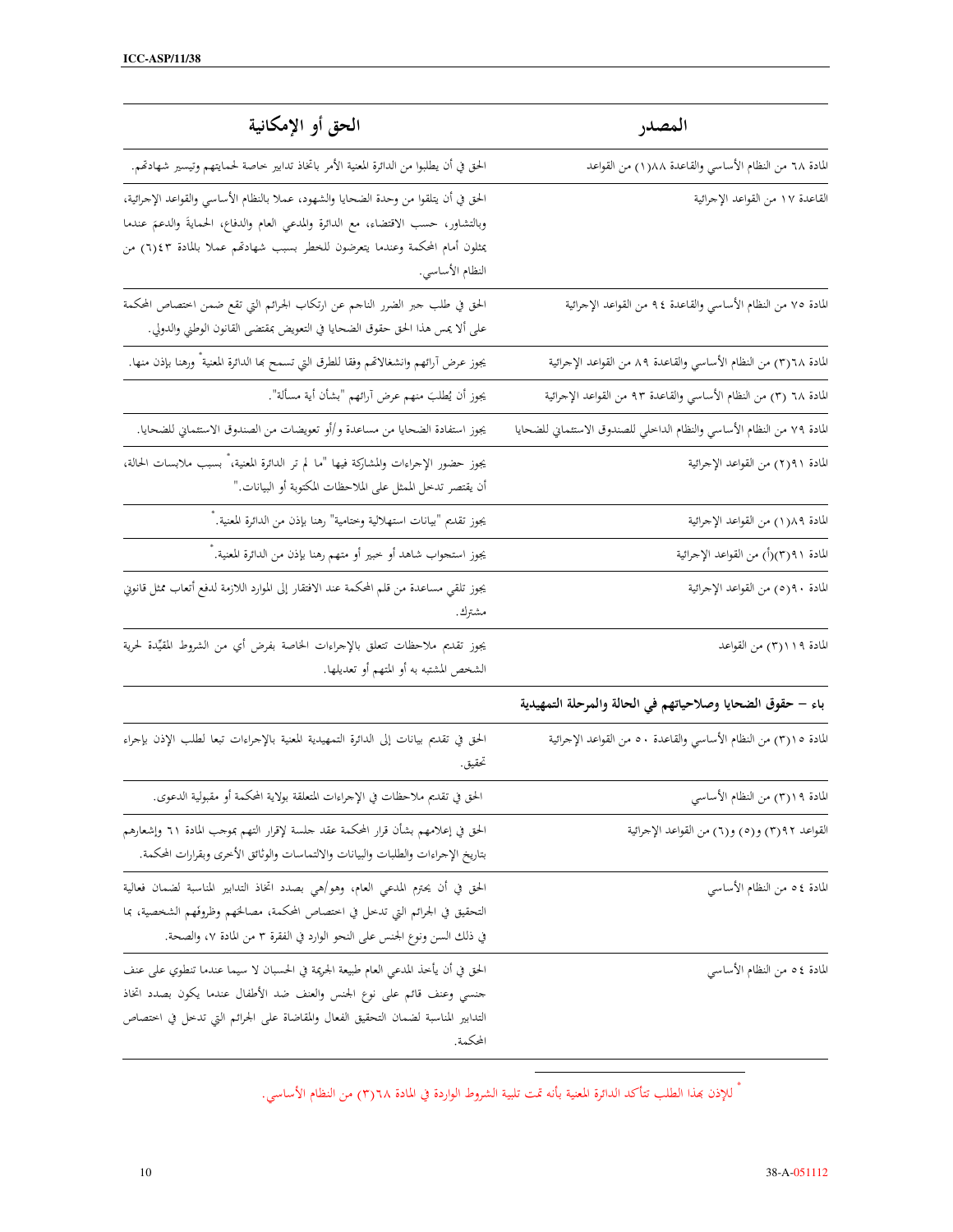| الحق أو الإمكانية                                                                                                                                                                                                                                                                                                             | المصدر                                                                                                                                                                                                       |
|-------------------------------------------------------------------------------------------------------------------------------------------------------------------------------------------------------------------------------------------------------------------------------------------------------------------------------|--------------------------------------------------------------------------------------------------------------------------------------------------------------------------------------------------------------|
| المواد ٣١٦٨) و٥٣ من النظام الأساسي، والقواعد ١٨٩٩) و(٢) و(٦) و(٦)  الحق في إخطارهم بقرار المدعي العام بعدم الشروع في التحقيق أو المتابعة، وجواز طلب<br>المشاركة إذا ماكانت هناك إحراءات ستتبع، ويجوز عرض آراء في مراجعة تبعا لقرار المدعي<br>العام بعدم مباشرة التحقيق أو المتابعة، رهنا بإذن من الدائرة التمهيدية المعنية. * | و٩٣ من القواعد الإجرائية                                                                                                                                                                                     |
| يجوز أن تلتمس منهم الدائرة الابتدائية المعنية عرض آراء في الإجراءات المتعلقة بتدابير أمن<br>الضحايا وراحتهم البدنية والنفسية وكرامتهم وخصوصيتهم إلى جانب الإجراءات المتعلقة<br>بالحفاظ على الأدلة.                                                                                                                            | المواد ٥٦ (٣) و٥٧ (٣) (ج) و٦٨ (١) من النظام الأساسي                                                                                                                                                          |
| يجوز تلقي تأهيل بدني أو نفسي أو دعم مادي من الصندوق الاستئماني للضحايا.                                                                                                                                                                                                                                                       | البند ٥٠ (أ) من الناظم الداخلي للصندوق الاستئماني للضحايا                                                                                                                                                    |
|                                                                                                                                                                                                                                                                                                                               | جيم – حقوق الضحايا وصلاحياتهم في جلسة إقرار التهم                                                                                                                                                            |
|                                                                                                                                                                                                                                                                                                                               | الضحايا المجهولون                                                                                                                                                                                            |
|                                                                                                                                                                                                                                                                                                                               | المادة ٦٨ (٣) والقواعد ٩١ و٩٢ من القواعد الإجرائية (راجع أيضا –ICC  الحق في إخطارهم بإيداع الوثائق علنا والقرارات الواردة في سجل الدعوى.<br>01/04-01/07-474، الفقرات ١٢٤ إلى ١٥٢ و ١٧١ إلى ١٨٣ <sup>).</sup> |
| الحق في حضور الجلسات العامة المخصصة لإقرار التهم.                                                                                                                                                                                                                                                                             | المصدر نفسه                                                                                                                                                                                                  |
| يجوز السعي للحصول على إذن الدائرة الابتدائية المعنية للتدخل أثناء الجلسات العامة<br>المخصصة لإقرار التهم.                                                                                                                                                                                                                     | المصدر نفسه                                                                                                                                                                                                  |
| يجوز تقديم بيانات استهلالية وختامية في حلسات إقرار التهم رهنا بإذن من الدائرة<br>التمهيدية المعنية. ٌ                                                                                                                                                                                                                         | المصدر نفسه                                                                                                                                                                                                  |
|                                                                                                                                                                                                                                                                                                                               | الضحايا غير المجهولين                                                                                                                                                                                        |
| الحق في حضور الجلسات العامة المتعلقة بإقرار التهم مع مراعاة القيود وفق شروط معينة.                                                                                                                                                                                                                                            | المصدر نفسه                                                                                                                                                                                                  |
| يجوز إخطارهم بكل الموثائق المودعة والقرارات الواردة في سحل الدعوى، بما في ذلك<br>السرية منها، عدا أية مواد تتعلق بطرف واحد مع مراعاة القيود وفق شروط معينة.                                                                                                                                                                   | المصدر نفسه                                                                                                                                                                                                  |
| رهنا بإذن من الدائرة التمهيدية المعنية ْ يجوز تقديم بيانات بشأن المسائل المتعلقة بالمقبولية<br>والقيمة الإثباتية للأدلة التي ينوي الأطراف الاعتماد عليها.                                                                                                                                                                     | المصدر نفسه                                                                                                                                                                                                  |
| رهنا بإذن من الدائرة التمهيدية المعنية ٌ تجوز المشاركة في كل القضايا الأخرى عدا تلك التي<br>أستبعد فيها تدخُّلهم صراحة.                                                                                                                                                                                                       | المصدر نفسه                                                                                                                                                                                                  |
| رهنا بإذن من الدائرة التمهيدية المعنية ّ يجوز استحواب الشهود.                                                                                                                                                                                                                                                                 | المصدر نفسه والقاعدة ٩١ (٣) من القواعد الإجرائية                                                                                                                                                             |
| رهنا بإذن من الدائرة التمهيدية المعنية ّ يجوز تقديم بيانات استهلالية وختامية في جلسة إقرار<br>التهم.                                                                                                                                                                                                                          | المصدر نفسه والقاعدة ٨٩ (١) من القواعد الإجرائية                                                                                                                                                             |
|                                                                                                                                                                                                                                                                                                                               | دال – حقوق الضحايا وصلاحياتهم في مرحلة المحاكمة                                                                                                                                                              |
| الحق (بما في ذلك من خلال الممثلين القانونيين) في الاطلاع على سحل الإجراءات، رهنا<br>بأية قيود تتعلق بالسرية وحماية المعلومات المتصلة بالأمن الوطني.                                                                                                                                                                           | القاعدة ١٣١ (٢) (راجع الفقرة ١٠٥ من 1119-01/06-201/04)                                                                                                                                                       |

<sup>(1)</sup> تشير المحكمة إلى أن الفقه ليس موحدا بشأن كل الحقوق والإمكانيات الواردة في القائمة.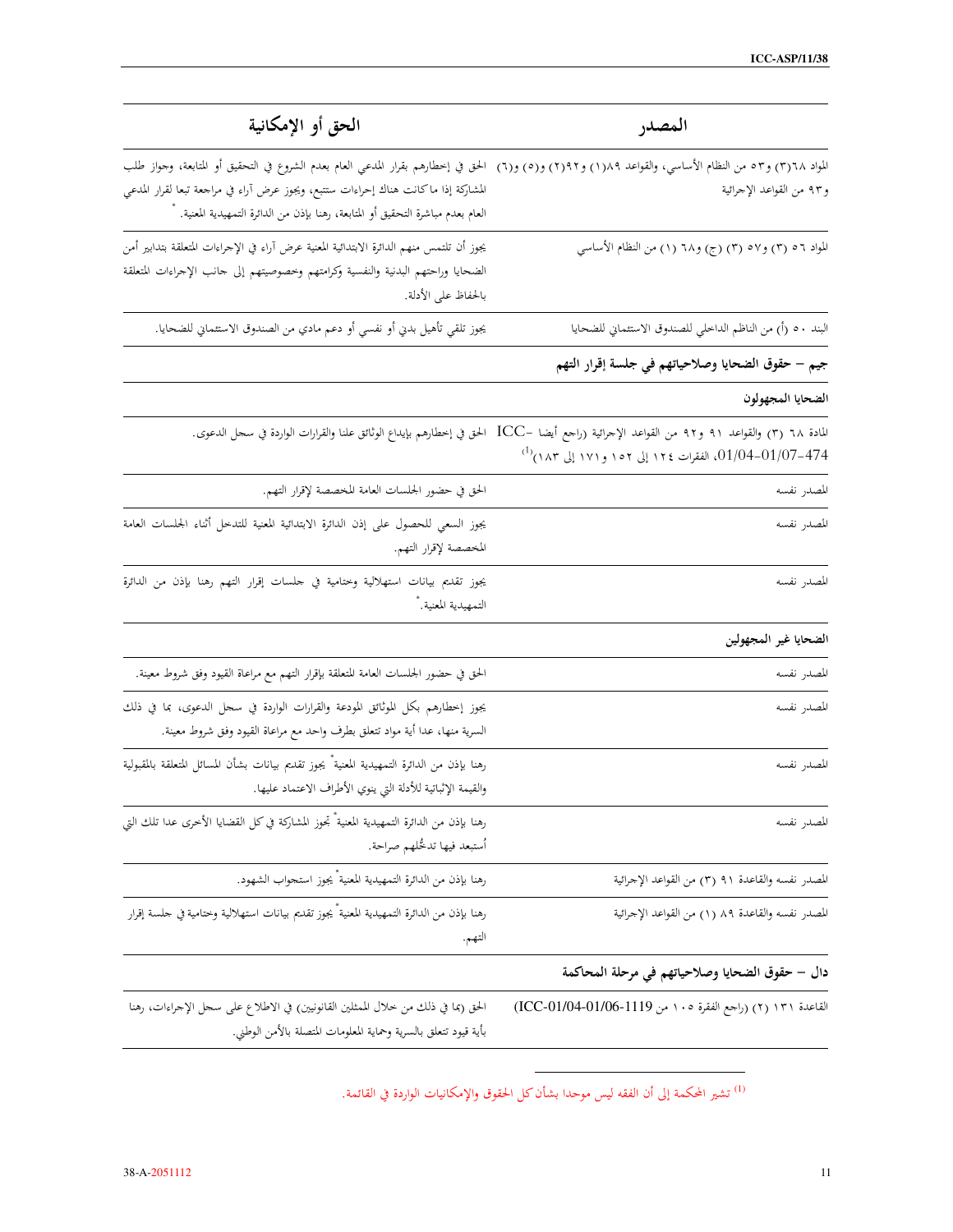| الحق أو الإمكانية                                                                                                                                                                                                                                                                                                                                                                                                           | المصدر                                                                                                                                                                      |
|-----------------------------------------------------------------------------------------------------------------------------------------------------------------------------------------------------------------------------------------------------------------------------------------------------------------------------------------------------------------------------------------------------------------------------|-----------------------------------------------------------------------------------------------------------------------------------------------------------------------------|
| الحق في إخطارهم بكل الإجراءات العامة والوثائق الواردة في سحل الدعوى.                                                                                                                                                                                                                                                                                                                                                        | القاعدة ٩٢(٥) (راجع الفقرة ١٠٧ من 1119-01/04-01/04 ICC                                                                                                                      |
| الحق في أن يخطرهم قلم المحكمة بالمستندات السرية عندما يكون اسم ممثلهم القانوني على<br>الغلاف مع مراعاة القيود وفق بعض الشروط.                                                                                                                                                                                                                                                                                               | المصدر نفسه                                                                                                                                                                 |
| المادة ٣١٦٩) من النظام الأساسي والقاعدة ٣١٩١) من القواعد الإجرائية (راجع  يجوز، حالما تكون الدائرة الابتدائية المعنية قد "طلبت" وتكون مصالحهم الشخصية قد<br>أثيرت في بعض الأدلة، تقديمُ وفحص الأدلة وألا تكون أسئلتهم مقصورة على مسائل<br>التعويضات.                                                                                                                                                                        | الفقرة ١٠٨ من 1119-01/04-01/06)                                                                                                                                             |
| الحق في الوصول إلى "ملخص عرض الأدلة" الذي يقدمه المدعي العام في نسخة منقحة<br>علنية إذا ماكانوا ضحية يطلبون المشاركة أو ضحية مشارِكة.                                                                                                                                                                                                                                                                                       | المادة ٢٦٦٨) من النظام الأساسي (راجع الفقرتين ١١٠ و١١ من<br>(ICC-01/04-01/06-1119                                                                                           |
| يجوز تقديم طلبات عندما تكون مصالحهم الشخصية معنية.                                                                                                                                                                                                                                                                                                                                                                          | المادة ٢/٦٨) من النظام الأساسي (راجع الفقرة ١١٨ من<br>(ICC-01/04-01/06-1119                                                                                                 |
| يجوز أن تُقدم لهم مادة سرية بحوزة الادعاء، رهنا ببيان أهميتها المادية للمصالح الشخصية<br>للضحية المعني المشارك.                                                                                                                                                                                                                                                                                                             | المادة ٢/٦٨) من النظام الأساسي (راجع الفقرة ١١١ من<br>(ICC-01/04-01/06-1119                                                                                                 |
| رهنا بإذن من الدائرة الابتدائية المعنية* تجوز المشاركة في الجلسات المغلقة وبطرف واحد،<br>وتقديم التماسات مكتوبة سرية أو بصيغة الطرف الواحد.                                                                                                                                                                                                                                                                                 | المادة ٢١٦٨) من النظام الأساسي (راجع الفقرتين ١١٣ و١١٤ من<br>(ICC-01/04-01/06-1119                                                                                          |
| رهنا بإذن الدائرة الابتدائية المعنية* يجوز تقديم بيانات استهلالية وختامية في بداية المحاكمة<br>وفي نھايتھا.                                                                                                                                                                                                                                                                                                                 | القاعدة ٨٩(١) من القواعد الإجرائية (راجع الفقرة ١١٧ من<br>(ICC-01/04-01/06-1119                                                                                             |
| رهنا بإذن الدائرة الابتدائية المعنية ْ يجوز المثول شخصيا.                                                                                                                                                                                                                                                                                                                                                                   | المواد ٢١٦٨) و ٢٦(٦)(ب) و(د) و٢١٩(٣) من النظام الأساسي (راجع الفقرات<br>من ١٩ إلى ٣٢ و٥٤ إلى ٤٨ من ICC-01/04-01/07-1665 المصحح)                                             |
|                                                                                                                                                                                                                                                                                                                                                                                                                             | المواد ١٢(٦)(ب) و(د) و٢(٢) من النظام الأساسي (راجع الفقرات من ٤٥   يجوز أن يطلبوا من الدائرة الابتدائية استدعا شهود.<br>إلى ٤٨ من ICC-01/04-01/07-1665 المصحح)              |
| المواد ٦٩ (٣) و(٤) و٣١٦٦) و٢(٢)(د)(د) و(٩) والقواعد ٨٩ و٩١  رهنا بإذن الدائرة الابتدائية المعنية ْ يجوز تقديم أدلة والطعن في المقبولية والقيمة الإثباتية                                                                                                                                                                                                                                                                    | من القواعد الإجرائية (راجع الفقرات من ٩٣ إلى ٩٧ و١٠١ من –ICC للأدلة التي يقدمها الأطراف بما في ذلك الأدلة المتعلقة بإدانة المتهم أو تبرئته.<br>$(01/04 - 01/06 - 1432)$ OA9 |
| البند ٥٦ من النظام الداخلي للمحكمة (راجع الفقرات من ١٢٠ ملى الم 1٢٠ من رهنا بإذن الدائرة الابتدائية للعنية، يجوز تقديم الأدلة المتعلقة بالتعويضات بالتزامن مع الأدلة<br>المتعلقة بالتهم، حيث أن القيام بذلك، في تقدير الدائرة الابتدائية، يؤدي إلى تفادي<br>متاعب غير ضرورية و/أو ظلم الشاهد و/أو يضمن الحفاظ على الأدلة التي قد لا تتاح<br>لاحقا في الإجراءات و/أو تساعد في الترتيب الفعال للمسائل التي قد تثور للبت فيها. | ICC-01/04-01/06-1119                                                                                                                                                        |
|                                                                                                                                                                                                                                                                                                                                                                                                                             | هاء – حقوق الضحايا وصلاحياتهم في مرحلة إصدار قرار الدائرة الابتدائية                                                                                                        |
| الحق في إخطارهم، وحضورهم، متى كان ذلك ممكنا، إعلانَ قرارات الدائرة الابتدائية المعنية<br>المتعلقة بمقبولية الدعوى واختصاص المحكمة والمسؤولية الجنائية للمتهم والحكم                                                                                                                                                                                                                                                         | القاعدة ٤٤ ١ من القواعد الإجرائية                                                                                                                                           |

والتعويضات.

القاعدة ١٤٣ من القواعد الإجرائية

الحق في تقديم التماس لتأجيل جلسة بشأن أمور تتعلق بالعقوبة.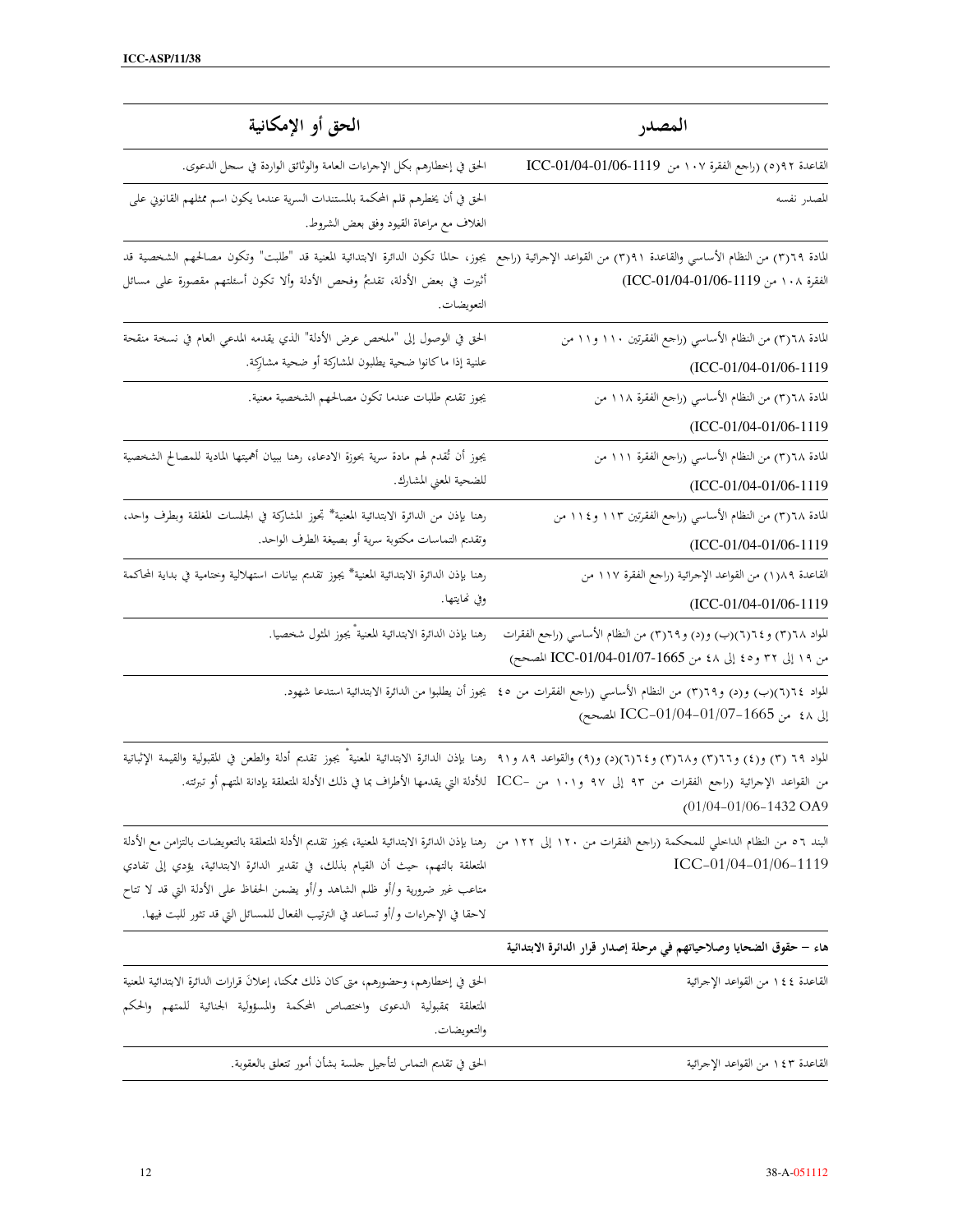| المصدر                                                                                | الحق أو الإمكانية                                                                                                                                                                                            |
|---------------------------------------------------------------------------------------|--------------------------------------------------------------------------------------------------------------------------------------------------------------------------------------------------------------|
| القاعدة ٤٥ ١(١)(ج) من القواعد الإجرائية                                               | يجوز أن تلتمس منهم الدائرة الابتدائية المعنية عرض آراء عن الضرر الذي لحق بالضحايا<br>في الإجراءات المتعلقة بأمور ذات صلة بالعقوبة. <sup>(2)</sup>                                                            |
| واو – حقوق وصلاحيات الضحايا في مرحلة إجراءات التعويض طبقا للمادة ٧٥ من النظام الأساسي |                                                                                                                                                                                                              |
|                                                                                       | المادة ٧٥ من النظام الأساسي والقاعدتان ٩٤ و١٩٧(١) من القواعد الإحرائية  الحق في السعي للحصول على جبر الضرر جماعيا أو فرديا أو كليهما بما في ذلك ردّ                                                          |
| والنظام الداخلي للصندوق الاستئماني للضحايا.                                           | الحقوق والتعويض وإعادة الاعتبار.                                                                                                                                                                             |
| القاعدة ٩٧(٢) من القواعد الإحرائية.                                                   | الحق في أن يطلبوا من الدائرة الابتدائية المعنية تعيين خبراء لتحديد نطاق ومدى أي ضرر<br>أو خسارة أو إصابة لحقت الضحايا أو تعلقت بمم واقتراح مختلف الخيارات المتعلقة بالأنواع<br>المناسبة لجبر الضرر وطرق ذلك. |
| القاعدة ٩٩(١) من القواعد الإحرائية                                                    | حق الضحايا الذين كانوا قد قدموا طلبا بجبر الضرر أو الذين تعهدوا كتابة بتقديمه في أن<br>يطلبوا من الدائرة الابتدائية المعنية اتخاذ بعض التدابير بغرض قيام الدول المعنية بمصادرة<br>ملكية وأصول.               |
| القاعدة ١٤٣ من القواعد الإجرائية                                                      | الحق في تقديم التماس لتأجيل جلسة تتعلق بقضايا متصلة بجبر الضرر.                                                                                                                                              |
| البند ٤٨ من النظام الداخلي للصندوق الاستئماني للضحايا                                 | الحق في الاستفادة من موارد الصندوق الاستئماني للضحايا على النحو المحدد في القاعدة<br>٨٥ من القواعد الإجرائية.                                                                                                |
| المادة ٣)٧٥) من النظام الأساسي والقاعدة ٩٥ من القواعد الإجرائية                       | يجوز أن تدعوهم الدائرة الابتدائية المعنية إلى تقديم بيانات بغرض إصدار أمر بالتعويض.                                                                                                                          |
| القاعدة ٩٧(٢) من القواعد الإجرائية                                                    | يجوز تقديم ملاحظات عن تقارير الخبراء المتعلقة بتقدير التعويض.                                                                                                                                                |
| القاعدة ٩١(٤) من القواعد الإجرائية                                                    | رهنا بإذن الدائرة الابتدائية المعنية، ْ يحق لهم طرح أسئلة على الشهود والخبراء والمتهمين في<br>إطار إجراءات جبر الضرر عندما لا تسري القيود الواردة في القاعدة ٣)٩١( من القواعد<br>الإجرائية.                  |
| القاعدة ٢٢٢١١) من القواعد الإجرائية                                                   | يجوز أن يُطلب منهم، حسب تقدير هيئة الرئاسة، عرض آراء "عن كل القضايا المتعلقة<br>بنزع أو منح ملكية أو أصول تم تحقيقه من خلال تنفيذ أمر المحكمة."                                                              |
|                                                                                       |                                                                                                                                                                                                              |

زاي – حقوق الضحايا وصلاحياتهم في مرحلة الاستئناف

## فيما يتعلق بالتعويض

|                                                                                  | لمادة ٨٢(٤) من النظام الأساسي والقاعدة ١١١٥٠) من القواعد الإجرائية والبند  الحق في استئناف أمر للحصول على تعويضات. |
|----------------------------------------------------------------------------------|--------------------------------------------------------------------------------------------------------------------|
|                                                                                  | ٥٨ من النظام الداخلي للمحكمة.                                                                                      |
| الحق في إخطارهم بإيداع استئناف أمرٍ للحصول على التعويض.                          | القاعدة ٥١(٢) من القواعد الإجرائية                                                                                 |
| الحق في المشاركة في استئناف أمرٍ للحصول على التعويض بتقديم جواب على المستند دعما | البند ٥٩(١) من النظام الداخلي للمحكمة                                                                              |
| للاستئناف.                                                                       |                                                                                                                    |

<sup>(2)</sup> في قضية لوبانغا، أمرت الدائرة الابتدائية الممثلين القانونيين بإيداع بيانات "عن الأدلة ذات الصلة التي قُدمت أثناء المحاكمة والتي يمكن أن تسري على العقوبة إلى جانب آرائهم في العقوبة التي ستوقَّع على الشخص المذنب مع الأخذ في الاعتبار، من بين أمور أخرى، أية ظروف مشددة أو مخففة" .(ICC-01/04-01/06-2871 الفقرة 5)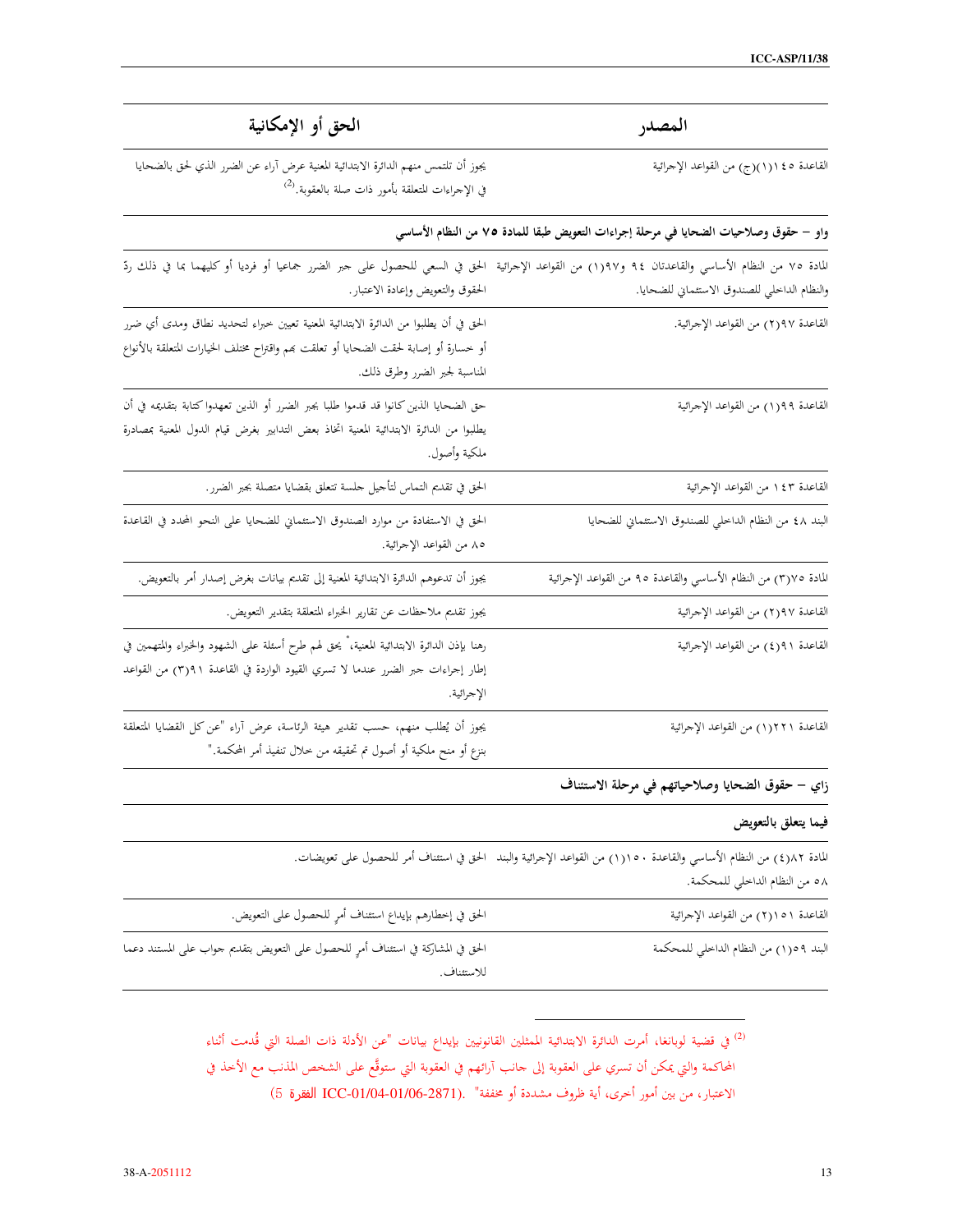| الحق أو الإمكانية                                                                                                                                                                                                                                                                                         | المصدر                                                                                                                        |
|-----------------------------------------------------------------------------------------------------------------------------------------------------------------------------------------------------------------------------------------------------------------------------------------------------------|-------------------------------------------------------------------------------------------------------------------------------|
| رهنا بإذن دائرة الاستئناف، يجوز تقديم جواب ضمن استئنافه/استئنافها أمرا بالتعويض.                                                                                                                                                                                                                          | البند ٦٠ من النظام الداخلي للمحكمة                                                                                            |
|                                                                                                                                                                                                                                                                                                           | فيما يتعلق بأنواع الاستئناف الأخرى                                                                                            |
| المادتان ١٨١١) و(٢) من النظام الأساسي والقاعدة ١٥٠ من القواعد الإجرائية  الحق في المشاركة في استئناف قرارٍ إدانةٍ أو حكمٍ بتقديم جواب على استئناف طرف ما.                                                                                                                                                 | والبند ٩٥(١) من النظام الداخلي للمحكمة                                                                                        |
| المادة ٢٨(٢)(ج)(٦) والقاعدة ١١١٥٤) من القواعد الإجرائية والبند ٦٤(٤)  الحق في المشاركة في استئناف قرارِ براءةٍ بتقديم جواب على مستند دعما للاستئناف.                                                                                                                                                      | من النظام الداخلي للمحكمة                                                                                                     |
| المادة ٣١٩) من النظام الأساسي والقاعدة ٣٥٩) من القواعد الإجرائية (راجع  الحق في المشاركة في استئناف قرارٍ يتعلق باختصاص المحكمة أو مقبولية الدعوى بتقديم<br>جواب على مستند دعما للاستئناف.                                                                                                                | $(ICC-01/04-01/07-1295$                                                                                                       |
| المادة ١٨٢(١)(ب) و(ج) من النظام الأساسي والقاعدة ١٥٤(١) و(٢) من رهنا بإذن دائرة الاستئناف"، يجوز استئناف قرار بمنح أو رفض الإفرج عن الشخص المعني<br>وقرار التصرف بمبادرة منها، بتقديم ملاحظات على المستند دعما للاستئناف.                                                                                 | القواعد الإجرائية والبند ٢٤(٤) و(٥) و(٦) من النظام الداخلي للمحكمة.                                                           |
| المواد ١٨٢(٥)(د) و(٢) من النظام الأساسي والقاعدة ١٥٥(١) من القواعد رهنا بإذن دائرة الاستئناف قبوان اشتئناف قرارٍ ينطوي على مسألة من شأنحا أن<br>تؤثر تأثيرا كبيرا على عدالة الإجراءات وسرعتها، وقرارٍ يمنح المدعي العام اتخاذ خطوات<br>بعينها لمباشرة التحقيق، بتقديم ملاحظات على المستند دعما للاستئناف. | الإحرائية والبند ٢(٢) و(٤) و(٥) من النظام الداخلي للمحكمة                                                                     |
|                                                                                                                                                                                                                                                                                                           | فيما ينعلق بإجراءات تغيير أسباب الاستئناف                                                                                     |
| الحق في تقديم طلب لتغيير أسباب اسئتناف أمر بالتعويض و، إذا تم منحه، تقديم مستند<br>يحدد التغيير الوارد على مسوغات الاستئناف.                                                                                                                                                                              | البند ٦١ من القانون الداخلي للمحكمة                                                                                           |
| الحق في تقديم طلب إذن بتقديم أدلة إضافية في استئناف أمر بالتعويض.                                                                                                                                                                                                                                         | البند ١٦٢(١) من النظام الداخلي للمحكمة                                                                                        |
| رهنا بإذن دائرة الاستئناف تجوز المشاركة في إجراءات تغيير أسباب الاستئناف بتقديم<br>جواب على طلب بتغيير أسباب الاستئناف.                                                                                                                                                                                   | البند ٦١ من النظام الداخلي للمحكمة                                                                                            |
| رهنا بإذن دائرة الاستئناف، تجوز المشاركة في إجراءات تقديم أدلة إضافية في الاستئنافات<br>بتقديم جواب على طلب إذنٍ بتقديم أدلة إضافية.                                                                                                                                                                      | البند ٢٦٢٢) و(٣) من النظام الداخلي للمحكمة                                                                                    |
|                                                                                                                                                                                                                                                                                                           | حاء – حقوق الضحايا وصلاحياتهم في الإجراءات المؤدية إلى قرار إعدة النظر في قرار إدانة أو عقوبة وفق المادة ٨٤ من النظام الأساسي |
| يجوز إخطارهم "قدر الإمكان" بطلب إعادة نظر.                                                                                                                                                                                                                                                                | البند ٢٦(٢) من النظام الداخلي للمحكمة                                                                                         |
| رهنا بإذن دائرة الاستئناف، يجوز للضحايا الذين تم إخطارهم بطلب إعادة النظر الجواب<br>على ذلك الطلب.                                                                                                                                                                                                        | البند ٢٦(٢) من النظام الداخلي للمحكمة                                                                                         |
| يجوز أن تدعوهم دائرة الاستئناف إلى طرح آراء في الإجراءات المؤدية إلى قرارٍ بإعادة النظر<br>في قرار الإدانة أو العقوبة.                                                                                                                                                                                    | المادتان ٢/٦٨) و ٢/٤١(٢)(ج) من النظام الأساسي                                                                                 |

"للمشاركة في استثناف عارض ينبغي للضحية أخذ إذن دائرة الاستثناف والمطلوب من بوجه خاص بيان أن مصالحه/ها الشخصية معنية وأن مشاركته/ها مناسبة ولا تمس بمصالح الدفاع وأنها لا تتعارض ومتطلبات المحاكمة النزيهة (824 OA7-01/04-01/04 الفقرات ٣٨  $(50 \t{d})$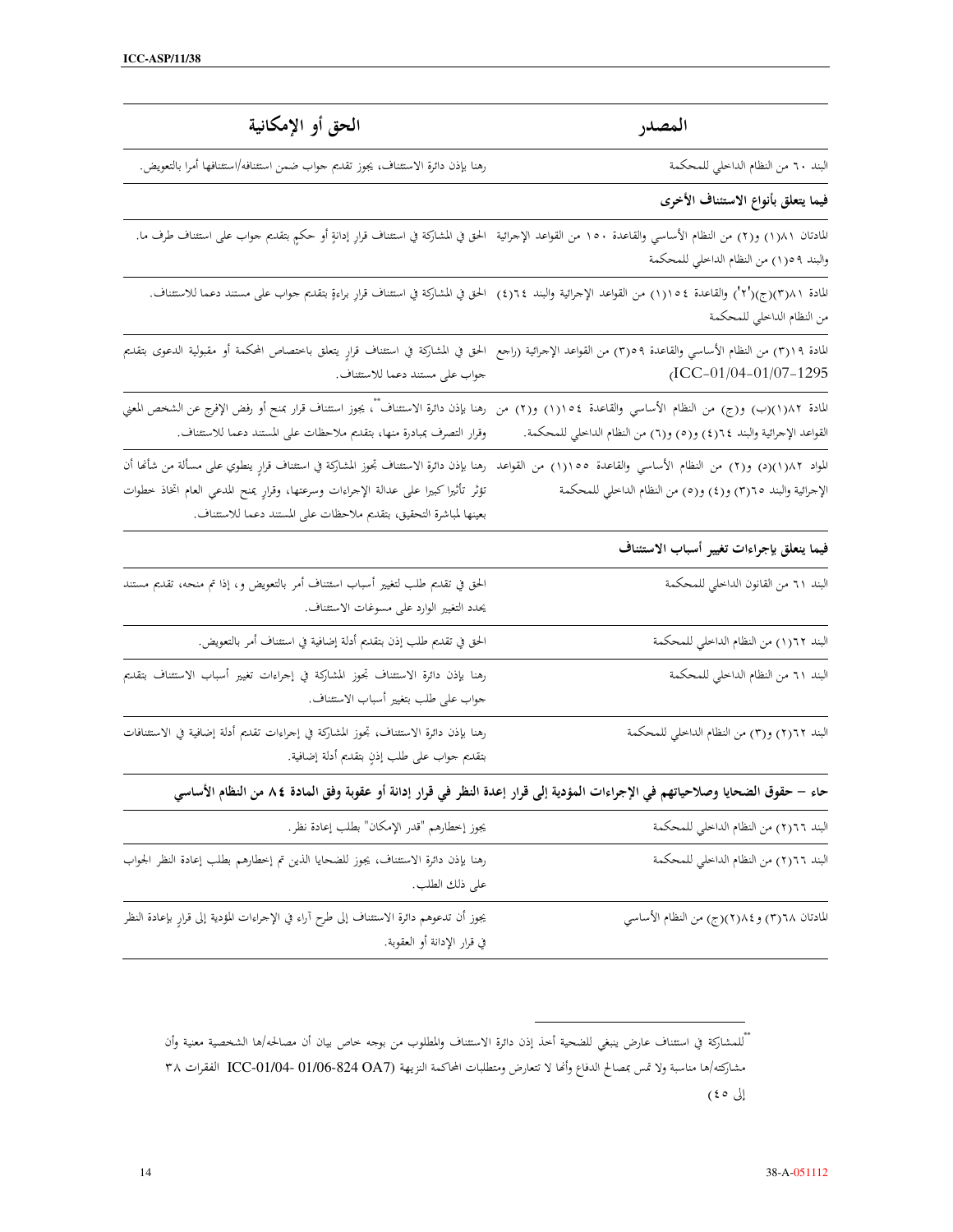| الحق أو الإمكانية                                                                                                                                                                                                                                                                                                                                                                                          | المصدر                                                                                  |
|------------------------------------------------------------------------------------------------------------------------------------------------------------------------------------------------------------------------------------------------------------------------------------------------------------------------------------------------------------------------------------------------------------|-----------------------------------------------------------------------------------------|
| يجوز إخطارهم، حسب تقدير دائرة الاستئناف، بالقرار المتعلق بما إذا كان طلب إعادة<br>النظر جديرا بالاعتبار.                                                                                                                                                                                                                                                                                                   | القاعدة ١٥٩(٣) من القواعد الإجرائية                                                     |
| تجوز المشاركة للضحايا الذين أُخطروا بقرار بشأن حدارة طلب إعادة الاعتبار في حلسة<br>لتحديد ما إذاكان ينبغي إعادة النظر في إدانة أو العقوبة.                                                                                                                                                                                                                                                                 | القاعدة ١٦١(١) من القواعد الإجرائية                                                     |
|                                                                                                                                                                                                                                                                                                                                                                                                            | فيما يتعلق بإجراءات المراجعة المتعلفة بتقليص العقوبة بموجب المادة ١١٠ من النظام الأساسي |
| يجوز أن تتم دعوتهم "إلى المدى الممكن" للمشاركة في جلسة أو تقديم بيانات مكتوبة في<br>سياق إجراءات إعادة النظر المتعلقة بتقليص العقوبة.                                                                                                                                                                                                                                                                      | المادة ١١٠ من النظام الأساسي والقاعدة ٢٢٤ من القواعد الإجرائية                          |
|                                                                                                                                                                                                                                                                                                                                                                                                            | طاء – واجبات الدول الأطراف تجاه الضحايا في نظام روما الأساسي                            |
| تقوم الدول الأطراف "بالتعاون التام مع المحكمة في تحقيقها ومقاضاتها على الجرائم في<br>حدود اختصاص المحكمة". ومن ثم فإن الدول الأطراف تقوم بالتعاون التام مع المحكمة،<br>من بين أمور أخرى، فيما يتعلق بالتحقيقات التي يباشرها الممثلون القانونيون للضحايا<br>لجمع الأدلة.                                                                                                                                    | المادة ٨٦ من النظام الأساسي                                                             |
| تقوم الدول الأطراف بالمساهمة في و/أو تيسير أية خطوات يقوم بما الضحايا بغرض<br>الحصول على تعويضات في حالة إخطارهم بإيداع طلب بالتعويض عملا بالقاعدة ٩٤(٢)<br>من القواعد الإجرائية. وهذا الأمر يتعلق بحق الضحايا في طلب التعويض عن الأذى الذي<br>أصابَحم نتيجة ارتكاب الجرائم التي تدخل في اختصاص المحكمة والحق في استئناف قرار<br>بالتعويض.                                                                 | المادة ٨٦ من النظام الأساسي                                                             |
| المادتان ١/١٩٢(د) و(١) من النظام الأساسي والقاعدة ٩٢(٧) من القواعد تقوم الدول الأطراف، بطلب من المحكمة، بالمساعدة في تبليغ المستندات، بما في ذلك<br>المستندات القضائية، للضحايا أو لممثليهم القانونيين. ويتعلق هذا، من بين أمور أخرى،<br>بجواز إخطار الضحايا بكل الوثائق المودعة والقرارات الواردة في سحل الدعوى، بما في ذلك<br>السرية منها عدا أية مواد تتعلق بطرف واحد، مع مراعاة القيود وفق بعض الشروط. | الإجرائية                                                                               |
| تقوم الدول الأطراف، بطلب من المحكمة، بالمساعدة في حماية الضحايا والمحافظة على<br>الأدلة بما ي ذلك الأدلة المتعلقة بمصالح الضحايا الشخصية. ويتعلق هذا بحق الضحايا في<br>أن يطلبوا من الدائرة المعنية الأمر باتخاذ تدابير وقائية وتدابير خاصة لحمايتهم وتيسير<br>إدلائهم بالشهادة.                                                                                                                           | المادة ١٩٢(١)(ي)                                                                        |
| تقوم الدول الأطراف، بطلب من المحكمة، بالمساعدة على تحديد وتعقَّب وتجميد أو ححز<br>العائدات والممتلكات والأدوات المتعلقة بالجرائم بغرض مصادرتها في النهاية لصالح المحكمة.                                                                                                                                                                                                                                   | المادة ٩٣(١)(ك) من النظام الأساسي                                                       |
| المادتان ٣١٥٧) و ٤٧٥٤) من النظام الأساسى والقاعدة ٩٩ من القواعد الإحرائية   تقوم الدول الأطراف، يطلب من الدائرة التمهيدية المعنية، بالمساعدة في تنفيذ "التدابير<br>الوقائية بغرض المصادرة، وبالأخص من أجل المصلحة النهائية للضحايا."                                                                                                                                                                       |                                                                                         |
| تقوم الدول الأطراف بتنفيذ الأوامر المتعلقة بالتعويض.                                                                                                                                                                                                                                                                                                                                                       | المادة ٧٥(٥) من النظام الأساسي والقاعدة ٢١٧ من القواعد الإجرائية                        |
| المادة ١٠٩ من النظام الأساسي والقاعدتان ١١٩(١) و٢١٧ من القواعد الإجرائية   تقوم الدول الأطراف بتنفيذ الأوامر بالغرامات وبالمصادرة المتعلقة بحق الضحايا في أن<br>يطلبوا من الدائرة الابتدائية المعنية اتخاذ بعض التدابير بغرض قيام الدول المعنية بمصادرة<br>أملاك وأصول.                                                                                                                                    |                                                                                         |